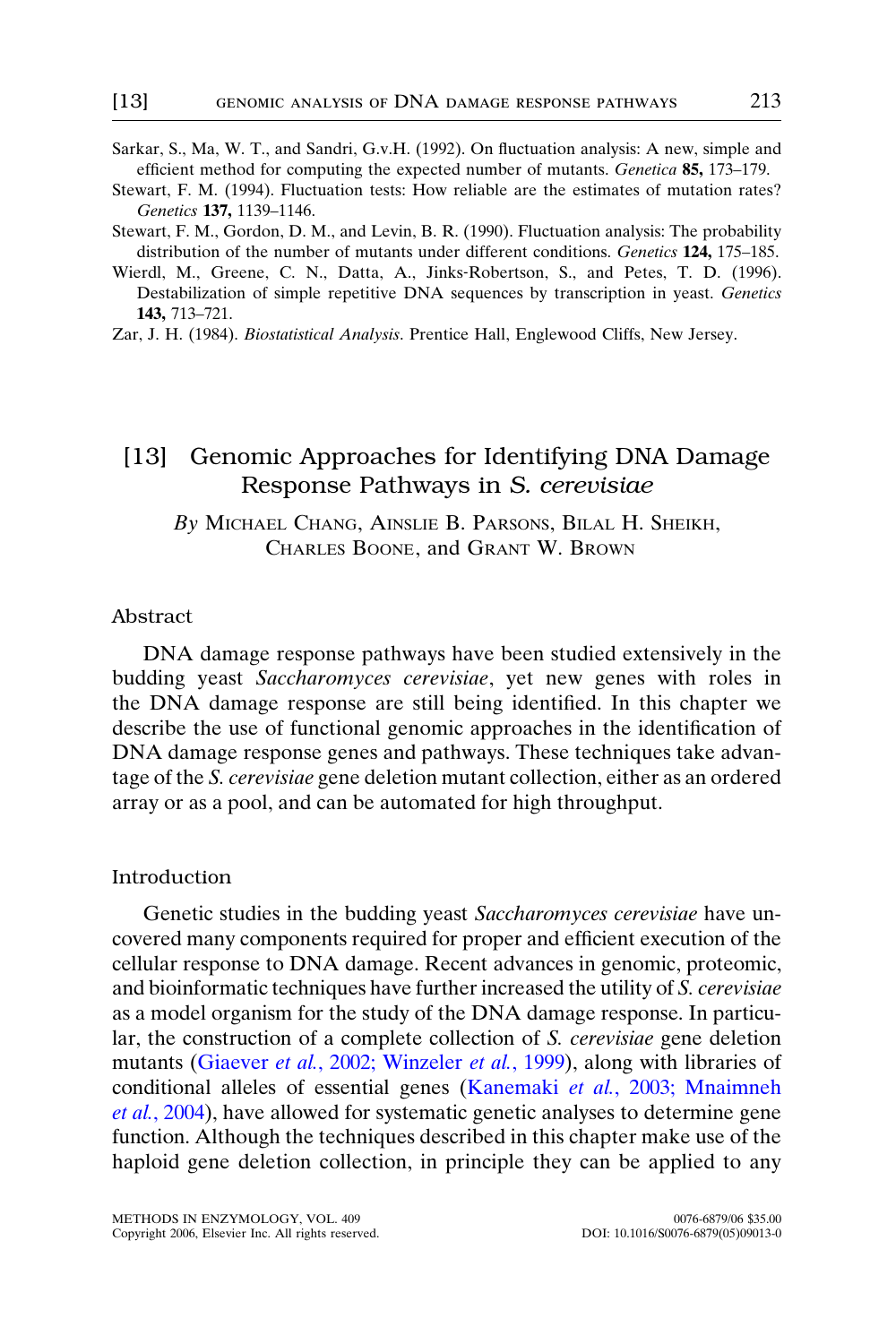collection of mutants, with the exception of the barcode‐based screening approaches.

# Systematic Genome‐Wide Screens to Identify Genes Required for Resistance to DNA Damaging Agents

## Array‐Based Screening

Array‐based approaches have been successfully employed to screen for mutants that are sensitive to ionizing radiation [\(Bennett](#page-20-0) et al., 2001), methyl methanesulfonate [\(Begley](#page-20-0) et al., 2002; Chang et al., 2002), wortmannin ([Zewail](#page-22-0) et al., 2003), bleomycin ([Aouida](#page-20-0) et al., 2004), hydroxyurea, camptothecin ([Parsons](#page-21-0) et al., 2004), oxidative stress [\(Tucker](#page-22-0) and Fields, 2004), and etoposide [\(Baldwin](#page-20-0) et al., 2005). These screens have typically used the S. cerevisiae gene deletion collection, a collection of some 4700 strains, each carrying a deletion of a single nonessential open reading frame [\(Giaever](#page-21-0) et al., 2002; [Winzeler](#page-21-0) et al., 1999). This collection has been screened both as haploids (Aouida et al., 2004; [Baldwin](#page-20-0) et al., 2005; Chang et al., 2002; Parsons et al., 2004; [Tucker](#page-20-0) and Fields, 2004; Zewail et al., 2003) and as homozygous diploids [\(Bennett](#page-20-0) et al., 2001). The gene deletion collection is available from Open Biosystems (Huntsville, AL; <http://www.openbiosystems.com/>), EUROSCARF (http://web.uni‐[frankfurt.de/fb15/mikro/euroscarf/complete.](http://web.uni-frankfurt.de/fb15/mikro/euroscarf/complete.html) [html\)](http://web.uni-frankfurt.de/fb15/mikro/euroscarf/complete.html), and the ATCC [\(http://www.atcc.org/common/specialCollections/](http://www.atcc.org/common/specialCollections/cydac.cfm) [cydac.cfm](http://www.atcc.org/common/specialCollections/cydac.cfm)), and is supplied as frozen cell suspensions in 96‐well plates or as 96 strains stamped on agar plates.

Screens with the gene deletion collection are facilitated by the construction of an ordered array of the mutant strains such that the identity of the mutant at each address on the array is known. This allows for the rapid identification of mutants detected in a given screen. We use an array constructed on 86 mm  $\times$  128 mm agar plates formed in single well Omni-Trays (Nunc, Rochester, NY), at a density of 768 colonies per plate. With each strain present in duplicate, this array occupies 16 plates. This array was originally designed for use in synthetic genetic interaction screens (Tong et al.[, 2001](#page-22-0)), and the construction of such an array, using the gene deletion collection as supplied in 96‐well plates by Open Biosystems, has recently been described in detail [\(Tong and Boone, 2006](#page-22-0)). A density of 768 colonies per plate provides a reasonable balance between high density and the ability to reproducibly transfer cells from plate to plate using a replica pinning procedure, but is more suitable for replica pinning using a robotic system. In practice, a lower density, such as 384 colonies per plate, will be easier to work with if the replica pinning is done by hand rather than by a robot. This, of course, necessitates a larger array of some 32 plates. At the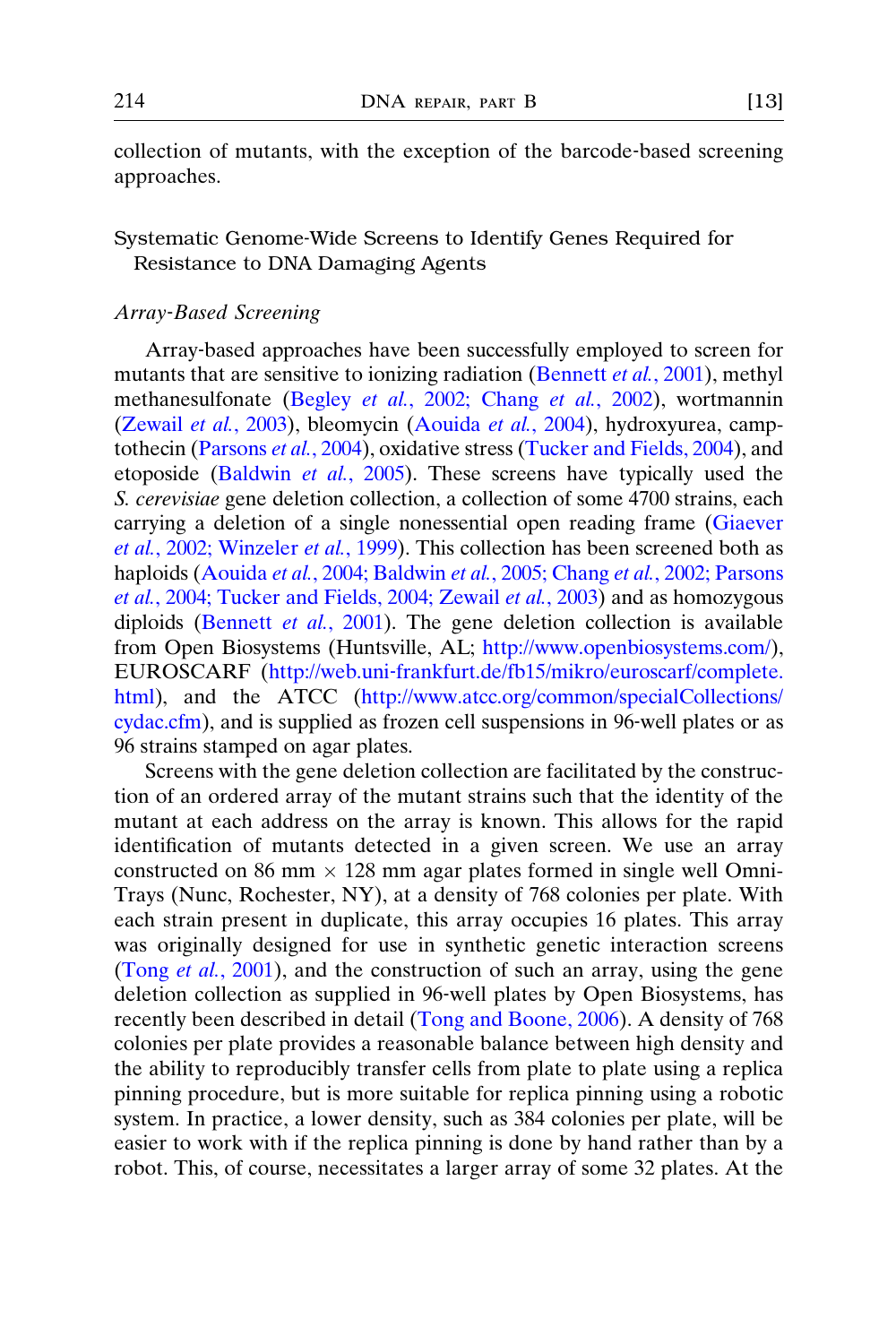other extreme, the use of a contact microarrayer to print and manipulate very high density arrays of up to 9600 colonies per OmniTray has been described, with the advantage that considerably smaller amounts of drug are required to screen the deletion collection in this format (Xie [et al.](#page-22-0), [2005\)](#page-22-0).

Using an ordered array of the gene deletion collection, genome‐wide screening to identify genes required for resistance to DNA damaging agents is performed by transferring the yeast strains from the master array onto solid medium containing the given drug and to the same medium lacking the drug. The concentration of drug to be used in a screen can be determined by several approaches. If known drug sensitive mutants are available, a serial‐dilution spot assay, described later, can be performed to compare sensitivity to a wild-type strain at several different drug concentrations. If suitable positive controls are not available, a concentration of drug that causes a mild inhibition of growth of the wild‐type strain can be used. In either case, pilot studies can be performed with one or several gene deletion collection array plates to test sensitivity at several drug concentrations across several hundred mutant strains. Plates chosen should have several reasonable candidates for sensitive strains, for example, mutants in genes in known DNA‐damage response pathways.

The transfer of colonies to the solid medium containing the drug is typically accomplished by a replica pinning procedure, performed manually or with a robot. The sensitivity of each of the strains to a particular drug is assessed by comparing colony size on the plate containing the drug to the size on the no‐drug control plate. Since each strain is present twice on the array, the duplicates provide an internal control for variation in pinning. A strain is only scored as positive in a screen if both colonies are small or absent. We perform each screen against the complete array at least three times. Identification of sensitivity in at least two screens serves as a convenient threshold for further confirmation using serial‐dilution spot assays, described later. Computational methods for scoring colony size differences have also been described (Tong et al.[, 2004](#page-22-0)). One obvious drawback of array‐based screening methods is that they consume a lot of drug. In cases where the drug is limiting, competitive growth screening methods, described later, are more suitable. As with any screening procedure, these screens are subject to both false-positives and false-negatives. False-positives (which typically fall in the 11–22% range) are eliminated by confirming the sensitivity of mutants identified in the primary screen by an independent secondary screen (Aouida et al.[, 2004; Chang](#page-20-0) et al., 2002). We typically use a serial-dilution assay, again on solid media, as described later. In principle, confirmations could also be performed as growth assays in liquid culture, although without automation the serial‐dilution assay has higher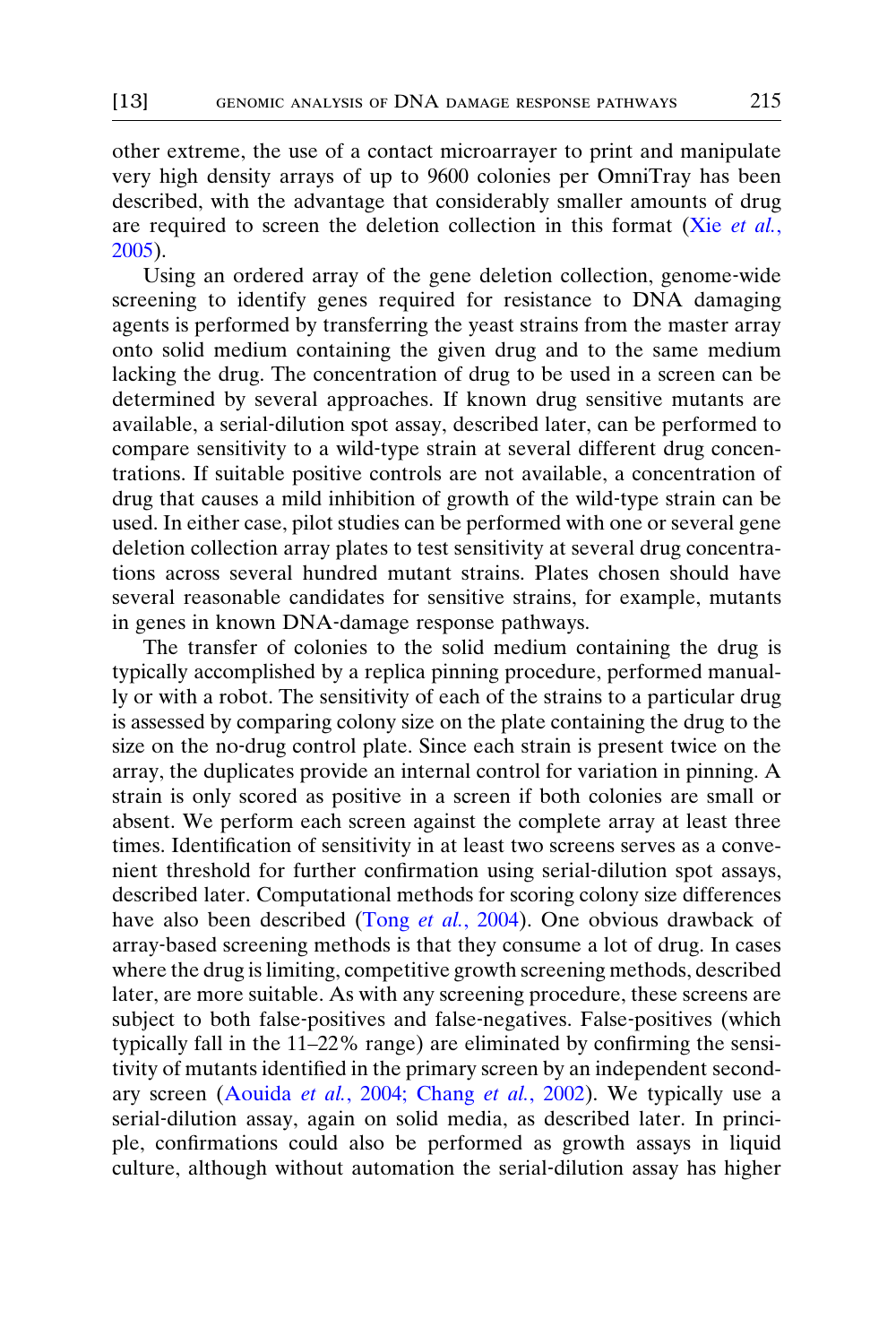throughput. False‐negative rates can be estimated by comparing the mutants identified in the primary screen with those mutants known to confer sensitivity to the given drug. Although this would not be possible for a new drug, when this analysis was applied following screens for MMS and bleomycin sensitivity, estimates of 44% and 26% false negatives were obtained ([Aouida](#page-20-0) et al., 2004; Chang et al., 2002).

# Manual Replica Pinning

Manual pinning tools can be purchased from  $V & P$  Scientific, Inc. (San Diego, CA; http://www.vp-[scientific.com/](http://www.vp-scientific.com/)) in both 96- and 384-floating pin formats. Alignment manifolds are also available from V & P Scientific for use in array construction and for precise alignment of array replicas on OmniTray plates. Plastic tip box lids or OmniTrays are used as reservoirs for cleaning and sterilizing the pinning tools.

# Pinning Procedure

- 1. Sterilization of manual pinning tools:
- a. Set up 8 wash reservoirs as follows:
	- i. Water reservoirs: 1, 2, 3, 4, 6, 7
	- ii. 10% bleach: 5
	- iii. 95% ethanol: 8
- b. Move manual pinning tool from reservoirs 1 through 8. Let pinning tool sit in first two water reservoirs for at least  $\sim$ 1 min each, with gentle shaking, to remove cells on the pins. Change first 2 water reservoirs periodically (i.e., every 2 or 3 rounds of washing).
- c. After wash in last (i.e., 95% ethanol) reservoir, allow excess ethanol to drip off the pins, then flame the pins. Allow pinning tool to cool.

2. After sterilizing the pins, replica-pin the mutant strains from the master array onto agar plates containing the selected DNA damaging agent. Make a second replica onto agar plates lacking drug as a control. The two replicas can be made from a single pinning off of the master.

3. Incubate plates at  $30^{\circ}$  for 1–3 days. Compare growth of colonies on plates containing drug with the growth on plates lacking drug. Score colonies where both of the duplicates show reduced or no growth on the plate that contains the drug. An example of a replica pinning experiment at 768-colony density is shown in [Fig. 1.](#page-4-0)

More sophisticated pinning protocols where multiple replicas are made without returning to the master plate have been described ([Aouida](#page-20-0) et al.,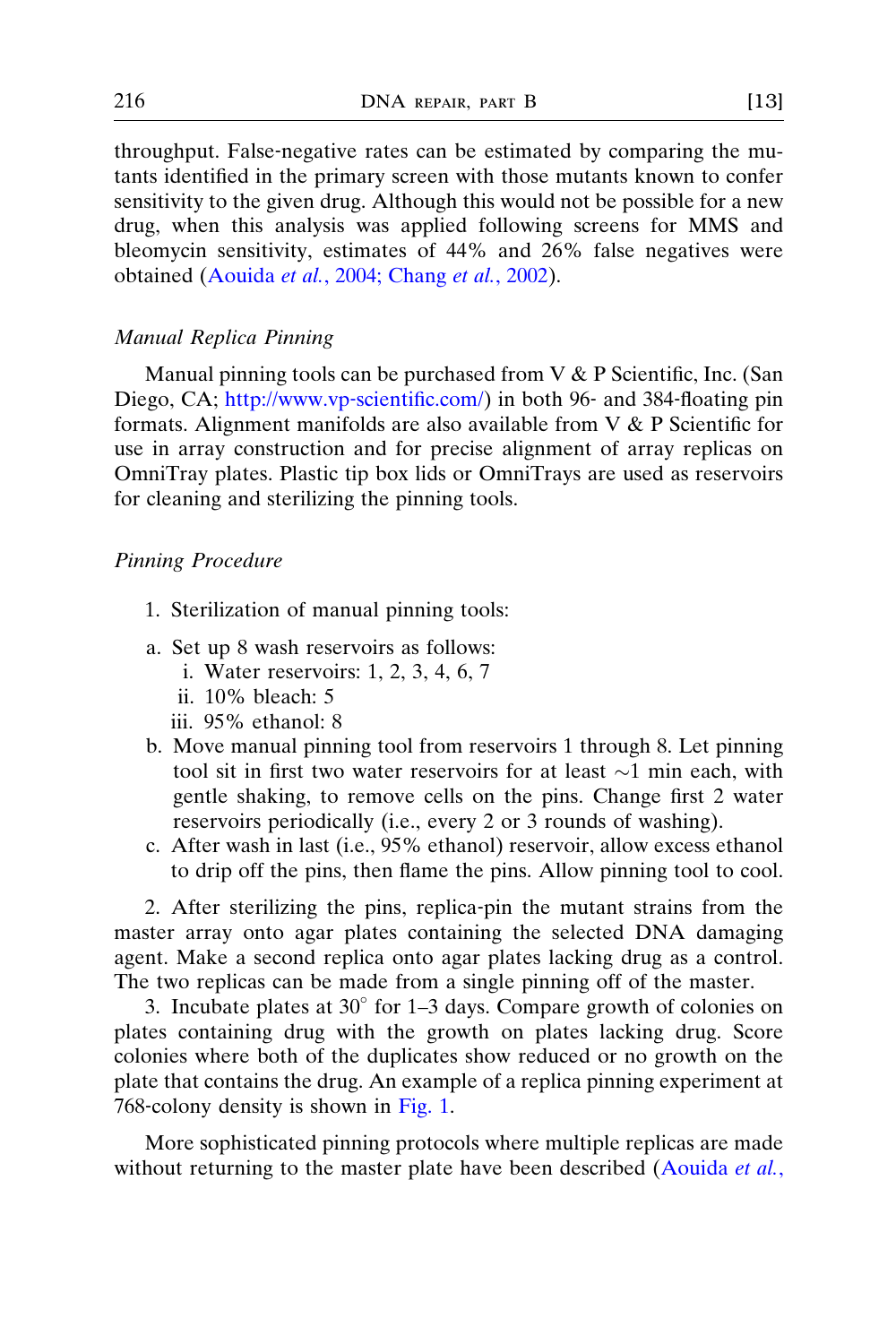<span id="page-4-0"></span>

FIG. 1. A screen for methyl methanesulfonate sensitivity using replica pinning. The complete set of haploid yeast deletion mutants was arrayed in duplicate onto 16 plates and pinned onto YPD media or YPD  $+$  0.035% MMS (array plate 11 of 16 is shown). Putative MMS sensitive mutants lead to the formation of smaller colonies when grown on MMS‐ containing media. Reproduced from [Chang](#page-20-0) et al., 2002, copyright 2002, National Academy of Sciences, USA.

[2004\)](#page-20-0). These can produce a dilution effect and reveal sensitivities that are not evident in a single pinning. Although the previous method uses the gene deletion collection of nonessential genes, it could in principle be adapted to screen essential genes. This could be done using heterozygous mutant strains carrying deletions of essential genes to screen for haploinsufficiency in the presence of drug. Additionally, a collection of strains carrying essential open reading frames under the control of a tetracycline‐ regulated promoter has been described [\(Mnaimneh](#page-21-0) et al., 2004). This collection could be screened for drug sensitivity in the presence of different concentrations of the tetracycline analogue doxycycline in order to reduce expression of essential genes.

#### Robotic Pinning Systems

There are several robotic systems available for replica pinning. These include the VersArray colony arrayer system (BioRad Laboratories, Hercules, CA), the QBot, QPixXT, and MegaPix (Genetix, Boston, MA), and the Singer Rotor HDA bench top robot (Singer Instruments, Somerset, UK). These systems provide greater precision, reproducibility, and throughput than hand pinning, but at increased expense.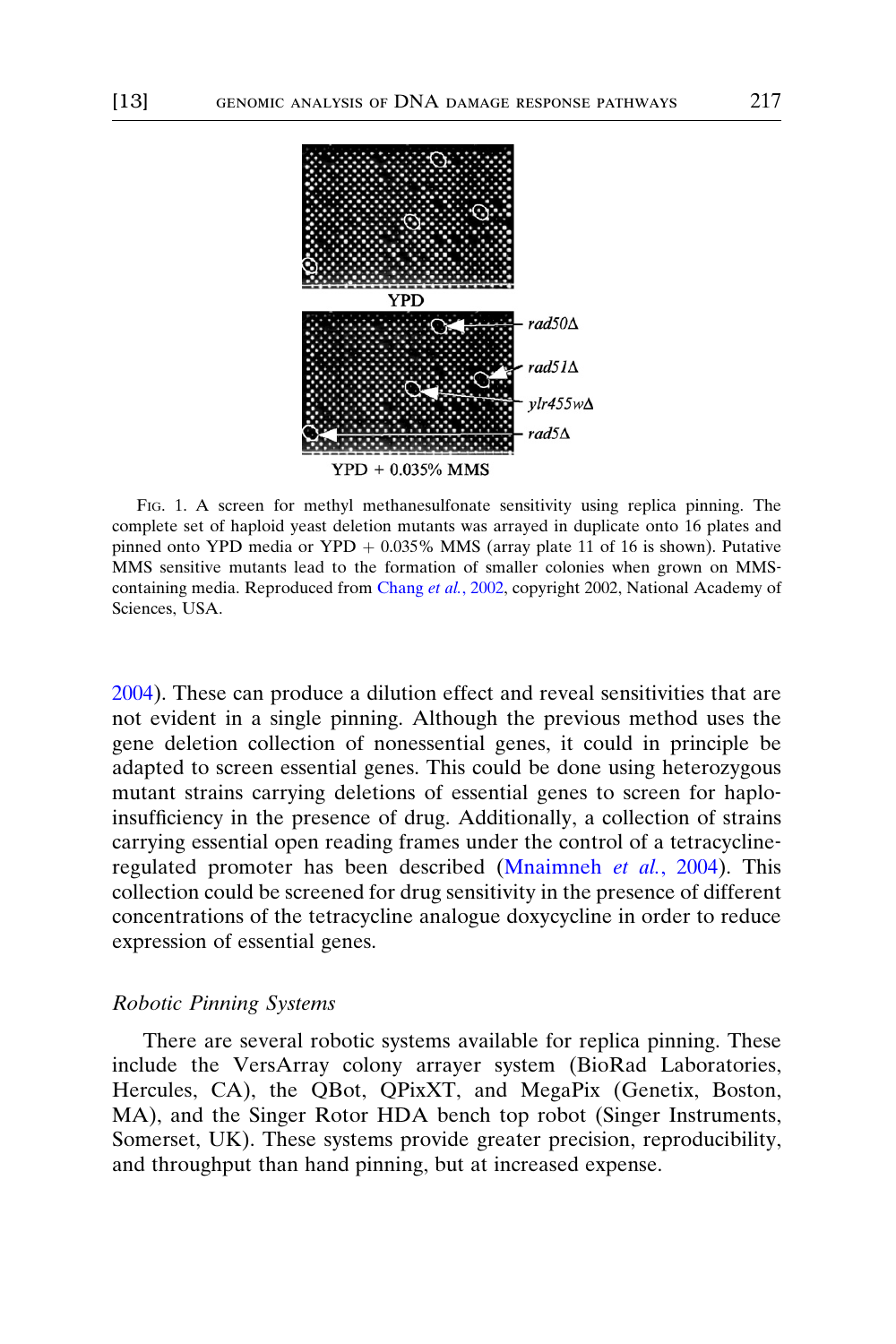Confirmation of Sensitivity Using Serial‐Dilution Spot Assays

- 1. Grow deletion strains overnight to saturation at  $30^{\circ}$  in 2 ml yeast extract‐peptone‐dextrose (YPD).
- 2. Dilute cultures using sterile water to a concentration of  $10^7$  cells/ml (or approximately  $OD_{600} = 0.5$ ).
- 3. Using a multichannel pipettor and a 96‐well microtiter plate, further dilute each culture by making 4 serial 10‐fold dilutions.
- 4. Spot 5  $\mu$ l of each dilution onto medium containing drug and medium lacking drug. Using agar plates formed in single‐well OmniTrays, it is possible to analyze 4 dilutions of 12 strains per plate.
- 5. Incubate plates at  $30^{\circ}$  for 2–4 days to allow for cell growth before scoring for drug sensitivity. An example of a spot assay is shown in Fig. 2.

## Barcode‐Based Screening

Because many compounds are in limited supply, a major challenge is to screen the highest number of mutants in the most efficient manner possible while using the least amount of growth medium. Parallel analysis of large numbers of pooled deletion strains in a minimal amount of media is possible due to the two unique molecular barcodes (''uptag'' and ''downtag'') that tag and identify each deletion strain (Shoemaker et al.[, 1996; Winzeler](#page-22-0) et al., [1999\)](#page-22-0). This method was originally developed to identify drug targets through



 $YPD + 0.035\%$  MMS

FIG. 2. Confirmation of MMS sensitivity. Putative MMS sensitive strains were grown in YPD overnight at 30°. Serial 10-fold dilutions were spotted onto YPD or YPD  $+0.035\%$ MMS and incubated at 30 $\degree$  for 3 days. Strains in **bold** were scored as sensitive. A rad53 mutant was used as a positive control. Reproduced from [Chang](#page-20-0) et al., 2002, copyright 2002, National Academy of Sciences, USA.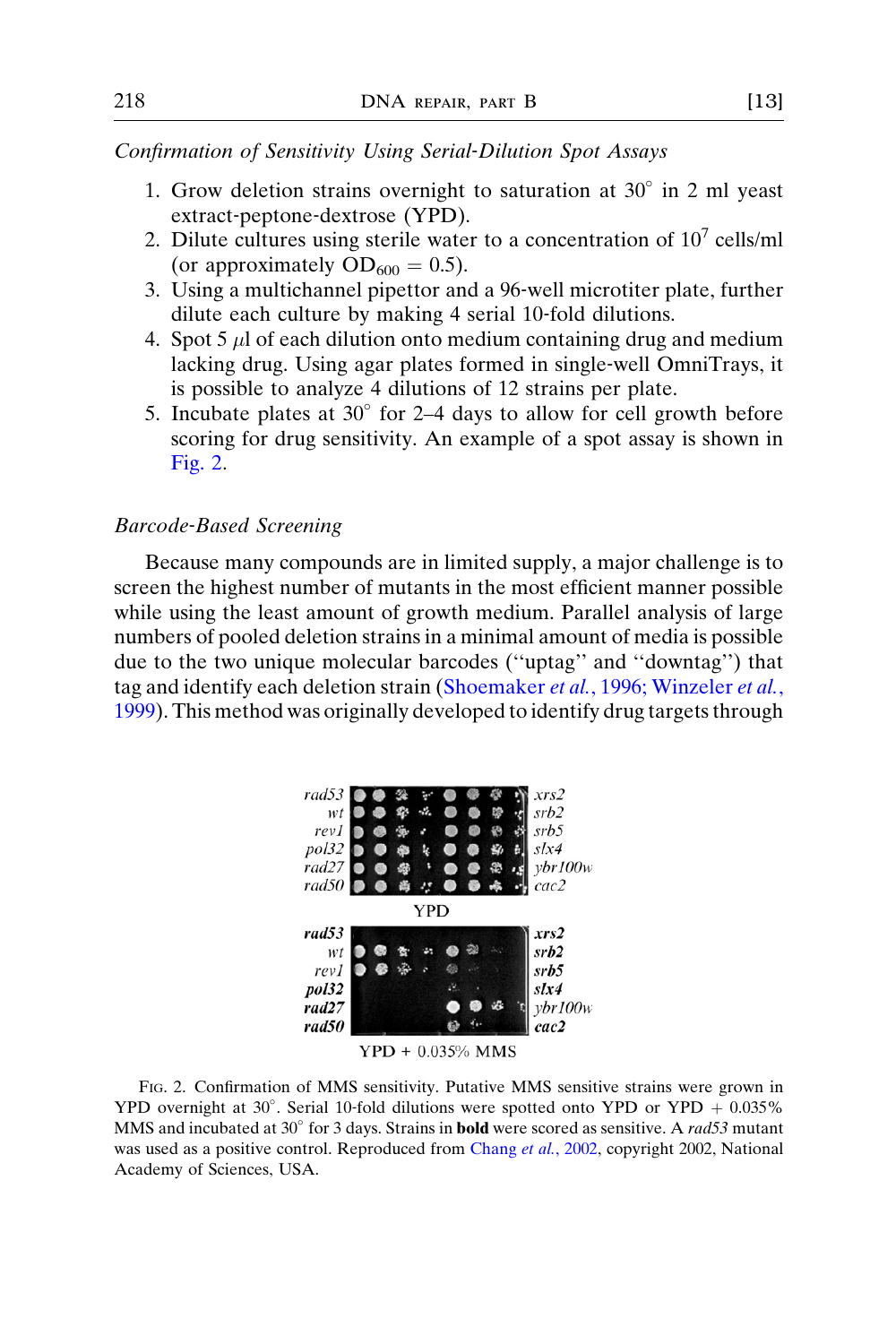screens of the yeast heterozygote deletion collection for drug-induced haplo-insuffiency (Giaever et al.[, 1999, 2004; Lum](#page-21-0) et al., 2004) but it has since been modified for many different applications. In this strategy, presented in schematic form in Fig. 3, strains are pooled and grown in parallel in liquid culture under selective conditions (for example, in the presence of a drug compound). Genomic DNA is extracted from the pool and the barcodes from each strain in the pool are simultaneously amplified using common flanking primers fluorescently labeled with Cy3 and Cy5. This pool of PCR amplimers is then hybridized to high density DNA microarrays



FIG. 3. Parallel analysis of large pools of deletion mutants. Populations of pooled mutant cells each marked with unique molecular barcodes are grown in the presence or absence of a growth inhibitory drug. Genomic DNA is extracted from the pool of mutants and barcodes representing each strain are amplified by PCR using common primers labeled with the fluorescent markers Cy3 or Cy5. Drug sensitive mutants are identified by competitive hybridization of the barcode PCR products to a microarray containing oligos corresponding to each barcode.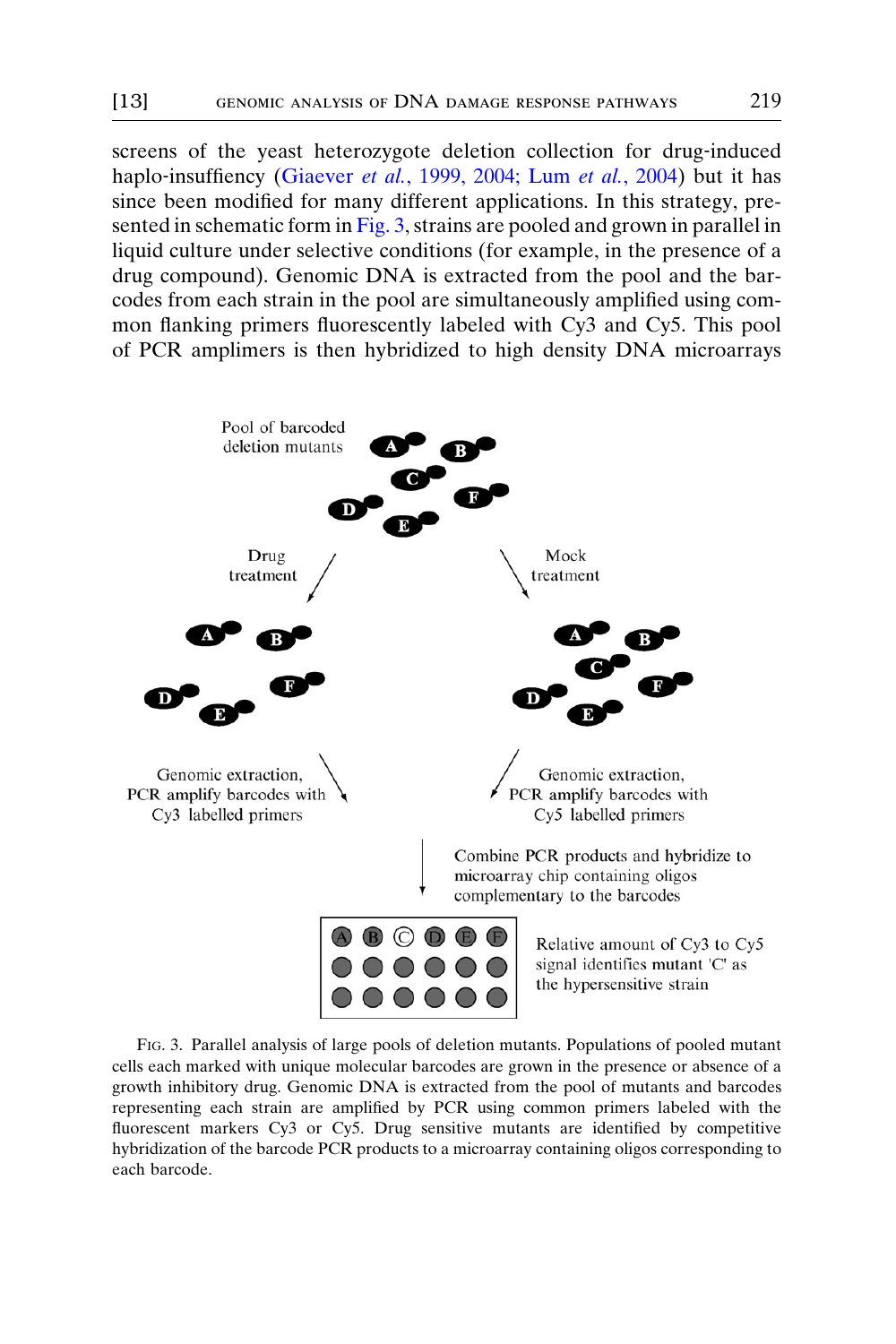containing oligonucleotides corresponding to the barcodes. The relative abundance of each strain in the pool is assessed by the strength of the resulting signals from the microarray readout compared to a mock control. Using this approach, the entire yeast deletion set can be pooled, grown competitive-ly, and quantitatively assessed in small volumes of growth medium [\(Giaever](#page-21-0) et al.[, 2002\)](#page-21-0).

A number of groups have used this strategy to screen the yeast deletion mutant collection for drug hypersensitivity to uncover the pathways and cellular functions affected by drug treatment on a global scale. Giaever and colleagues profiled the nearly complete set of S. cerevisiae deletion strains under a number of different conditions including high salt, sorbitol, galac-tose, pH 8, minimal media, and nystatin treatment ([Giaever](#page-21-0) et al., 2002). Other groups have used this method to screen DNA damaging agents. For example, Hanway and colleagues analyzed a collection of 2827 homozygous non‐essential deletion strains for UV and MMS sensitivity and implicated six genes not previously known to be involved in DNA damage repair pathways in the DNA damage response [\(Hanway](#page-21-0) et al., 2002). A separate group also screened the deletion mutant collection for strains hypersensitive to UV radiation [\(Birrell](#page-20-0) et al., 2001). This study identified three novel genes that lead to UV sensitivity when deleted, two of which have human orthologs associated with cancer. A screen for sensitivity to ionizing radiation yielded a novel radiation resistance gene, RAD61 [\(Game](#page-20-0) et al.[, 2003](#page-20-0)). The anticancer agents cisplatin, oxaliplatin, and mitomycin C have also been used in screens (Wu et al.[, 2004\)](#page-22-0).

While difficult to determine for certain, the overlap between yeast cell array based chemical screens and barcode based screening appears to be around 30–60% (Parsons and Boone, unpublished results). Discrepancies between the array‐based and barcode screens are likely a result of intrinsic differences in the assays. The array‐based approach is performed on solid media with each strain pinned individually onto medium and allowed to grow without significant competition from other strains. In contrast, chemical‐genetic profiling is a competitive fitness assay performed in liquid media. Often, minimum inhibitory drug concentrations vary widely in liquid medium compared to solid medium. In addition, the barcodes are known to carry some mutations; however, they have now been sequenced ([Eason](#page-20-0) *et al.*, 2004) and so new arrays should lead to more accurate profiles.

## Protocol for Barcode‐Based Chemical‐Genetic Screening

- 1. Pool yeast strains and freeze down in aliquots.
- a. Using a 96‐pin hand pinner, pin strains from 96‐well stock plates onto YPD agar plates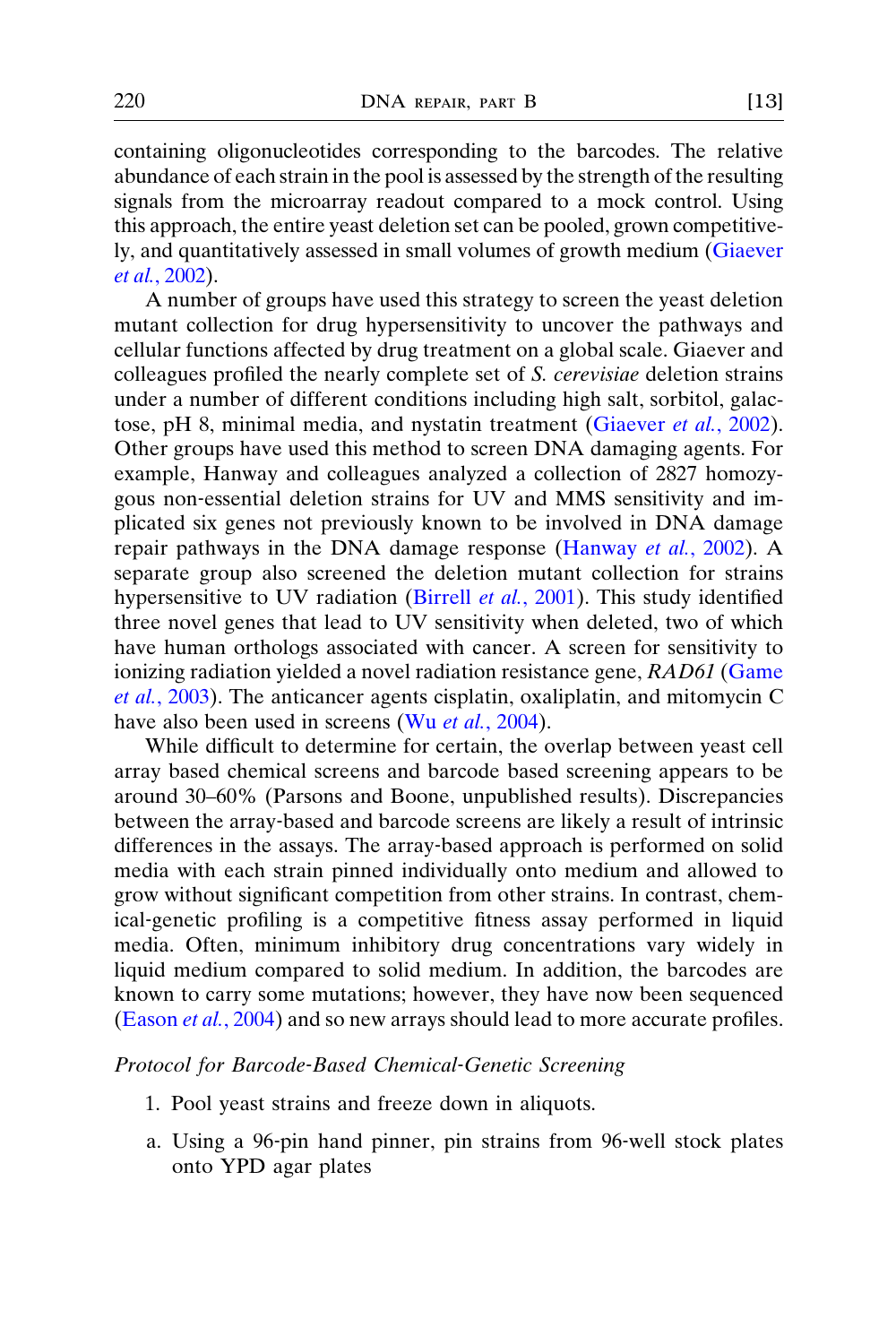b. Grow for 2 days at 30°

- c. Scrape cells off plates into  $YPD + 15\%$  (v/v) glyercol
- d. Adjust pool to a cell density between  $4 \times 10^8 8 \times 10^8$  cells/ml

e. Freeze at  $-80^\circ$  in 1 ml aliquots.

2. Thaw pool and dilute to a final concentration of  $5 \times 10^5$  cells/ml in 5 ml of YPD. If the volume of drug is limiting, it is possible to use smaller volumes of media (less than 1 ml).

3. Expose pool to drug at semi‐inhibitory concentration where the growth of the pool is inhibited by approximately 20–30%. Also include a mock‐treated solvent control.

4. Incubate at 30 , with shaking, for 14 h

5. Dilute strains to  $5 \times 10^5$  cells/ml and add fresh compound or solvent to the tubes. Incubate at  $30^{\circ}$ , with shaking, for 24 h.

6. Prepare genomic DNA from 1.5 ml of culture using yeast DNA extraction kit (MasterPure<sup>™</sup> Yeast DNA Purification Kit; Epicentre Cat # MPY80200, Madison, WI) and normalize DNA concentrations to 25 ng/ml.

7. PCR amplify barcodes using  $5'$  Cy3 and Cy5 labeled common primers. Amplify the drug treated pool with one fluor and the control pool with the other fluor. Primers U1 (GATGTCCACGAGGTCTCT), and U2 (CGTAC-GCTGCAGGTCGAC) are used to amplify the uptags and D1 (CGGTGTC-GGTCTCGTAG) and D2 (ATCGATGAA TTCGAGCT CG) to amplify the downtags. Amplify the uptags and downtags in separate reactions.

PCR reactions:

 $4 \mu l$  gDNA (25 ng/ml)

2  $\mu$ l Cy3/5-U1 or Cy3/5-D1 (16.5pM/ $\mu$ l)

2  $\mu$ l U2 or D2 (16.5pM/ $\mu$ l)

- 67.5  $\mu$ l Platinum PCR Supermix (Invitrogen; Cat # 11306–016, Grand Island, NY)
- $94^\circ$  for 2 min
- 35 cycles of:
- $94^\circ$  for 30 sec
- $50^{\circ}$  for 30 sec
- $72^{\circ}$  for 30 sec
- Then  $72^{\circ}$  for 5 min
- $4^\circ$  for  $\infty$ .

8. Combine PCR products (uptags and downtags from the drug‐treated pool and uptags and downtags for the mock‐treated pool) and hybridize to an oligonucleotide chip (we use Agilent custom microarrays) containing oligos complementary to the barcode sequences. All barcode and primer sequences are available at http://www‐[sequence.stanford.edu/group/yeast\\_deletion\\_](http://www.sequence.stanford.edu/group/yeast_deletion_project/) [project/](http://www.sequence.stanford.edu/group/yeast_deletion_project/). Barcode oligos can be purchased from Invitrogen (Cat # 40904).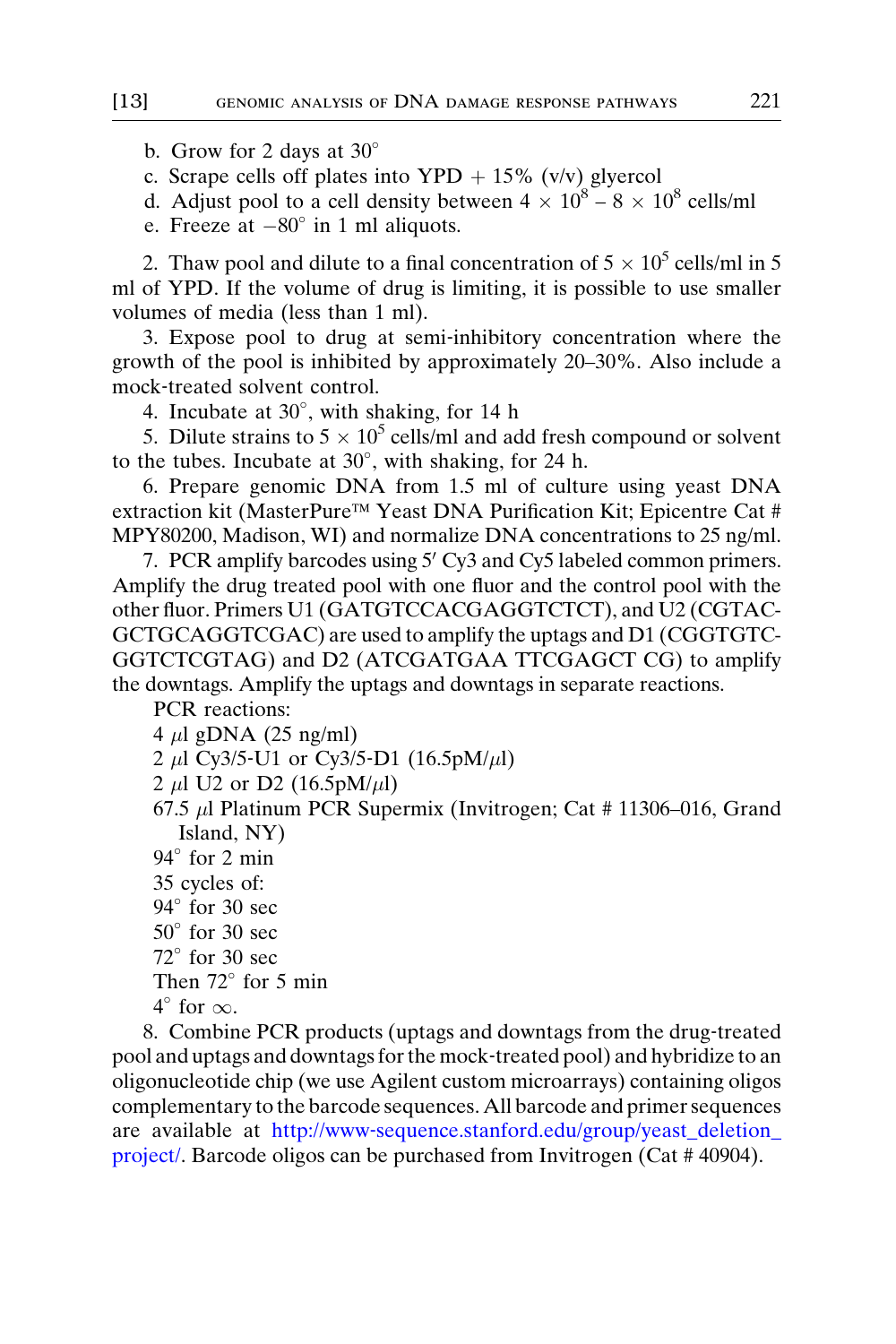- 9. Hybridization procedure:
- a. Combine 65  $\mu$ l of PCR product from each of 4 reactions:
	- i. Cy3 labeled uptags from drug‐treated pool
	- ii. Cy3 labeled downtags from drug‐treated pool
	- iii. Cy5 labeled uptags from mock‐treated pool
	- iv. Cy5 labeled downtags from mock‐treated pool. Also run a fluor‐ reversed chip with the drug-treated pool labeled with Cy5 and the mock treated pool labeled with Cy3.
- b. Add 10  $\mu$ l each blocking mix (up blocking mix: 25 pM/ $\mu$ l each of U1 and U2‐RC [GTCGACCTGCAGCGTACG]; down blocking mix: 25 pM/ $\mu$ l each of D1 and D2-RC [CGAGCTCGAATCATCGAT]). These blocking mixes are complementary to the common priming sites of the uptags and downtags, respectively, and are designed to reduce nonspecific hybridization.
- c. Boil at  $100^{\circ}$  for 4 min, then cool on ice for 5 min.
- d. Add 170  $\mu$ l hybridization buffer (for 5 ml: 2650  $\mu$ 1 5 M NaCl, 132.5  $\mu$ l Tris-HCl pH 7.5, 1325  $\mu$ l 5% Triton X-100, 882.5  $\mu$ l H<sub>2</sub>O, 10  $\mu$ l 1 M DTT).
- e. Add entire mixture to an Agilent hybridization chamber (Agilent; Cat # G2534A).
- f. Hybridize at  $42^{\circ}$  for 4 h with slow rotation.
- g. Wash chips by dipping 5 times in 6X SSPE/0.05% TritonX100, then 5 times in 0.06X SSPE at 4 .
- h. Scan chips immediately. We use a GenePix 4000B scanner from Axon instruments (Sunnyvale, CA) to scan the chips and Array‐Pro Analyzer from MediaCybernetics (Silver Spring, MD) to analyze the images.

# Synthetic Genetic Array Analysis to Identify DNA Damage Response Pathways

Of the  $\sim$  6000 known or predicted genes in *S. cerevisiae*, about 75% are nonessential (Giaever et al., 2002; Tong et al.[, 2004; Winzeler](#page-21-0) et al., 1999). This emphasizes the ability of yeast cells to tolerate individual deletions of most genes, likely reflecting redundant pathways that have evolved to buffer the phenotypic consequences of genetic variation ([Hartman](#page-21-0) et al., [2001\)](#page-21-0). This high degree of genetic redundancy makes it difficult to determine the function of many genes, but studying synthetic genetic interactions can circumvent this problem. A synthetic genetic interaction occurs when a mutation in a gene suppresses, enhances, or modifies the phenotype of a second mutation. In particular, if these two mutations cause cell sickness or cell death, the synthetic genetic interaction is termed synthetic sick or synthetic lethal, respectively. The creation of the S. cerevisiae gene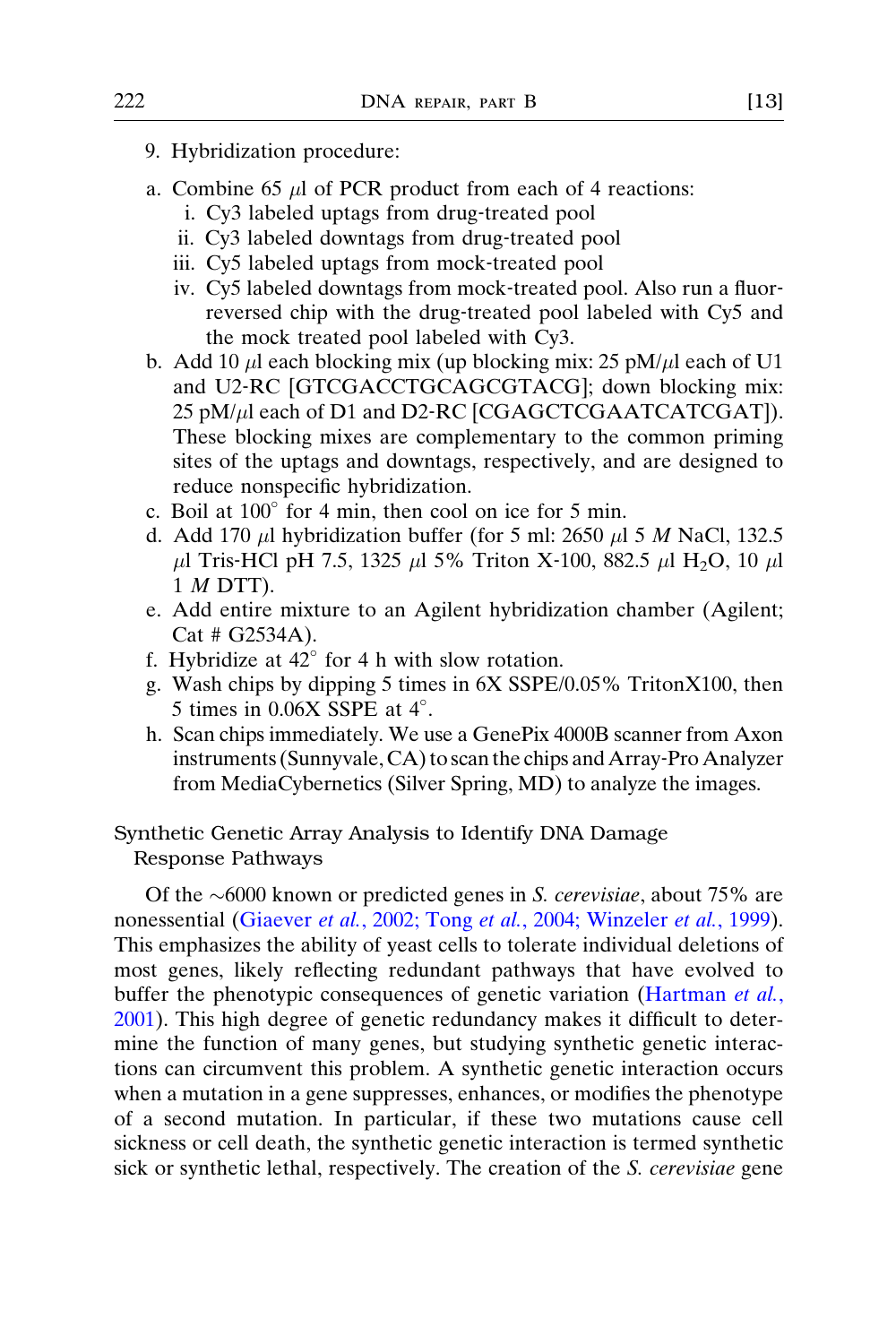deletion mutants has enabled genome‐wide, high‐throughput synthetic genetic interaction screens using an approach termed synthetic genetic array (SGA) analysis (Tong et al.[, 2001, 2004\)](#page-22-0). Large-scale SGA analyses have proven to be very useful for predicting gene function because genetic interactions often occur between functionally related genes, and similar genetic interaction profiles tend to identify components of the same path-way (Tong et al.[, 2004](#page-22-0)). SGA screens with known DNA-damage response genes successfully identified ELG1 as a gene important for DNA replication and genomic integrity ([Bellaoui](#page-20-0) et al., 2003), and helped reveal sister chromatid cohesion roles for the DNA damage response MRX complex ([Warren](#page-22-0) et al., 2004) and the S-phase checkpoint genes  $TOF1$  and  $CSM3$ ([Mayer](#page-21-0) et al., 2004).

#### SGA Methodology

In a typical SGA analysis, a query strain containing a mutation in the gene of interest is crossed to each arrayed deletion mutant. The resulting doubly heterozygous diploids are replica‐pinned onto sporulation media to yield haploid progeny that have undergone meiotic recombination, which are subsequently replica‐pinned onto media that only allow growth of haploid yeast containing both the query mutation and deletion array mutation. Growth rates of the double mutants are assessed to identify synthetic genetic interactions. A detailed protocol to carryout the SGA methodology has recently been described (Tong and [Boone,](#page-22-0) 2006). A schematic diagram of the SGA procedure is presented in [Fig. 4](#page-11-0).

Because fitness defects of double mutants can also be examined using the barcode approach with a microarray‐based readout as described previously for chemical genetic screens, SGA analysis can also be carried out using a pooled population of deletion mutants. In addition, rather than crossing a mutation of interest into the set of  $\sim$ 5000 viable deletion mutants, the query mutation can be introduced by transformation into heterozygous diploids containing the SGA reporter, a method referred to as dSLAM (Pan et al.[, 2004\)](#page-21-0).

## Clustering Analysis

In addition to performing SGA screens with known DNA damage response mutants, the analysis of the genetic interaction data from the greater than 130 SGA screens performed to date has proven to be a useful strategy for the identification of genes involved in the response to DNA damage. Clustering analysis is a useful tool for analyzing quantitative data, and has been used to visualize and analyze the large data sets from multiple SGA screens (Tong et al.[, 2004](#page-22-0)). It can be used to find patterns of similar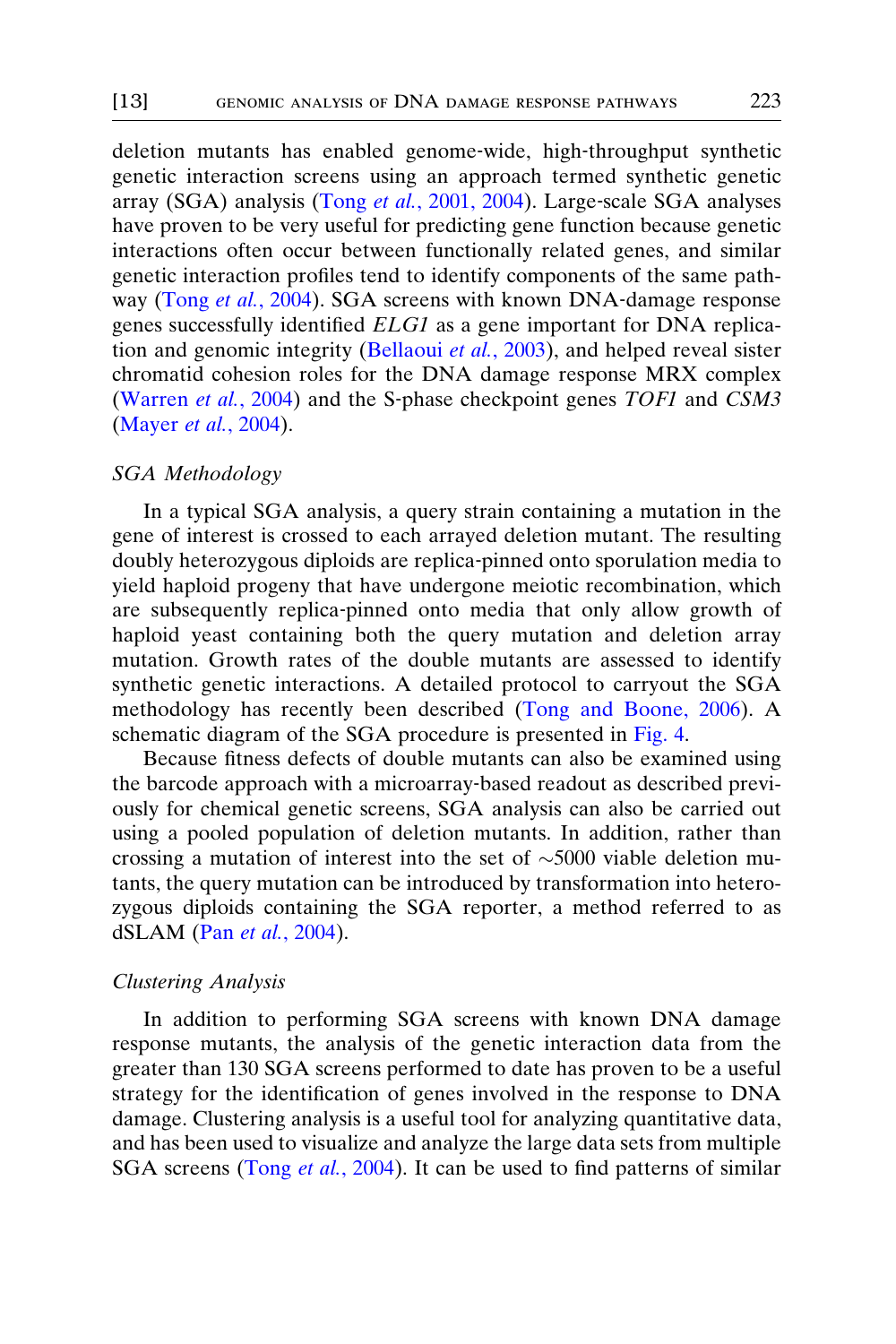<span id="page-11-0"></span>

FIG. 4. Synthetic genetic array (SGA) analysis. The query mutant strain is crossed to the  $\sim$ 4600 strains that make up the viable haploid deletion mutant collection. Since the query and the deletion mutants are marked with different dominant selectable marker, diploids can be selected by replica pinning to appropriate media. Diploids are induced to sporulate by pinning to sporulation medium. Spores are germinated on medium that selects for  $MATA$  haploids, and double mutants are selected from among the haploids. The fitness of the double mutants is scored by comparing their growth to a control cross in which the deletion mutant array is crossed to a wild type strain.

behavior in a set of Items (i.e., genes) in relation to a set of Criteria (i.e., experiments). When clustering, the data is represented in a matrix with Items along one axis, Criteria along the other, and an Item's measurement for a given Criterion at their intersecting coordinate. The aim of clustering is to reorganize the matrix such that Items behaving most similarly along the Criteria axis are next to each other, and Criteria behaving most similarly along the Items' axis are next to each other. In terms of the data discussed here, the ''Items'' will be deletion strains and the ''Criteria'' are the different screens, either genetic or chemical. The difference between two Item or Criterion vectors is calculated based on a distance metric. Different metrics may be available in different clustering applications. Users should refer to the documentation of the application they are using to see what metrics are available to them.

In the case of SGA screens, this analysis groups mutants on the basis of the similarity of their genetic interaction profiles. Thus if two deletion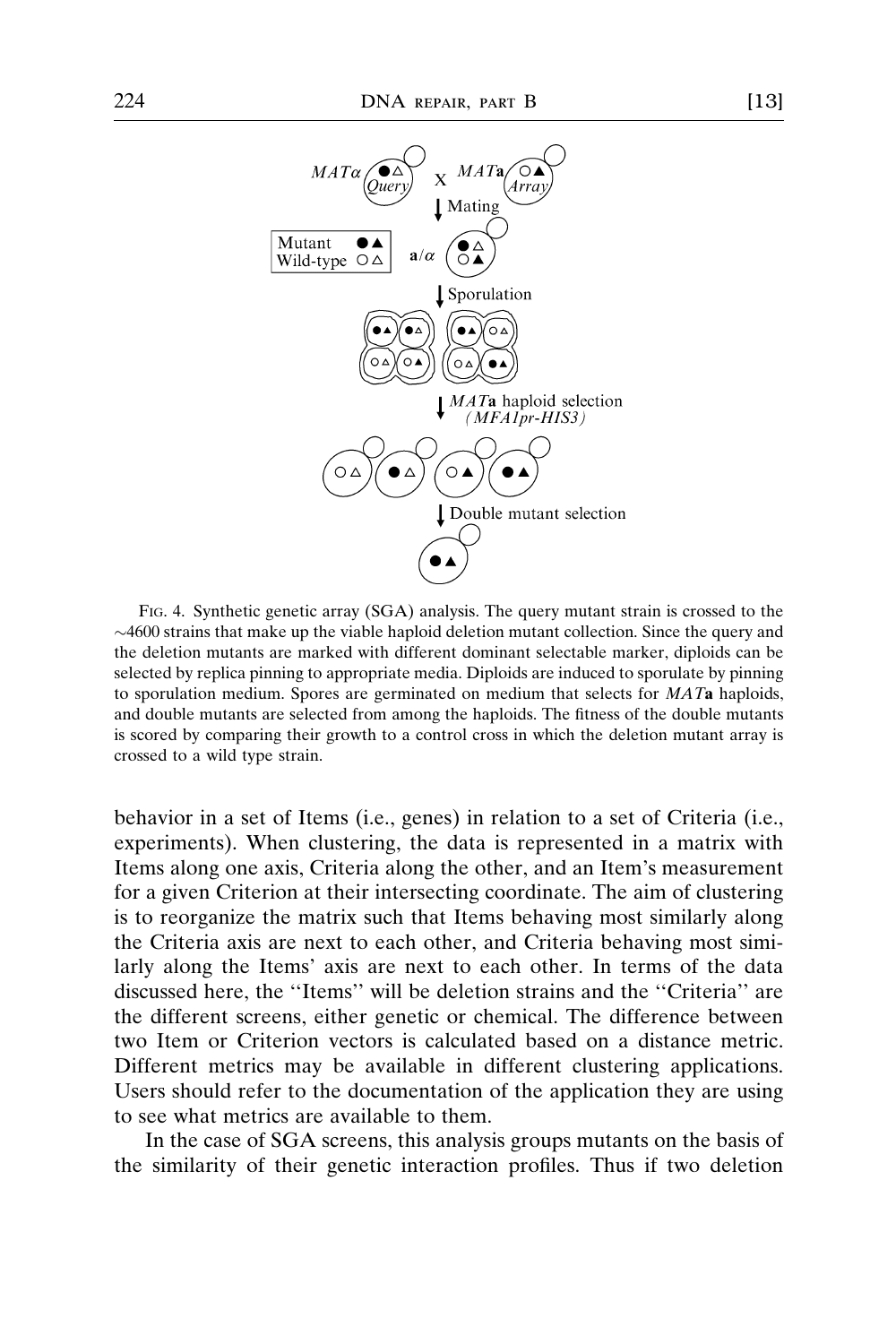mutants display synthetic genetic interactions with the same deletion mutants in a genome‐wide analysis, they will likely cluster next to each other. Of particular importance, genes whose products function in the same pathway, biological process, or protein complex frequently cluster together ([Tong](#page-22-0) et al., 2004). Because of this tendency, clustering analysis has predictive value in identifying new genes that function in a given process, and in assigning functions to genes with unknown cellular roles. Clustering analysis helped place CSM3 in an S-phase checkpoint pathway involving MRC1 and TOF1 [\(Tong](#page-22-0) et al., 2004), and RMI1 in a genomic integrity pathway with SGS1 and TOP3 ([Chang](#page-20-0) et al., 2005). The relevant portion of a clustering analysis that indicates that CSM3 has a genetic interaction profile similar to that of MRC1 and TOF1, and that RMI1 has a genetic interaction profile similar to that of SGS1 and TOP3 is presented in [Fig.](#page-13-0) 5.

## Cluster 3.0 and Java Treeview

Cluster 3.0 and Java Treeview provide a simple and basic way to perform clustering analysis and view its results. Further, being open source, they are widely accessible at no cost, and there is room for customization and contribution. Cluster 3.0 is an Open Source Clustering Software resource, provided by Michiel de Hoon at the University of Tokyo, with clustering tools available for Windows, Linux, Unix, and Mac OSX and is located at: http://bonsai.ims.u‐tokyo.ac.jp/-[mdehoon/software/cluster/](http://bonsai.ims.u.tokyo.ac.jp/~mdehoon/software/clusted/). Java Treeview [\(http://genetics.stanford.edu/](http://genetics.stanford.edu/~alok/TreeView/)~alok/TreeView/) is an application developed by Alok Saldanha that is useful for visualizing the hierarchical clustering results.

## How to Use Cluster 3.0 and Java Treeview

Cluster 3.0 has a graphical user interface that can be used to load, analyze, and save data. Cluster 3.0 can open tab‐delimited data files. The data file must be laid out in a matrix format, where the rows represent Items and columns represent Criteria. (For example, see [Table](#page-14-0) I.)

The first column contains the Item name or label for each gene, and the first row contains the label for each Criterion. The first field of the first row describes what Items are represented along the rows. Each data cell contains the measurement for its respective Item and Criterion. More advanced formatting allows for the assignment of weights to each Item and Criterion. Please refer to the online documentation at [http://bonsai.ims.](http://bonsai.ims.u.tokyo.ac.jp/~mdehoon/software/clusted/manual/index.html) u-tokyo.ac.jp/~[mdehoon/software/cluster/manual/index.html](http://bonsai.ims.u.tokyo.ac.jp/~mdehoon/software/clusted/manual/index.html) for details.

There are several tabs in the Cluster 3.0 interface that allow various tasks to be performed once data is loaded. The ''Filter Data'' and ''Adjust Data'' tabs allow filtration and normalization in preparation for clustering,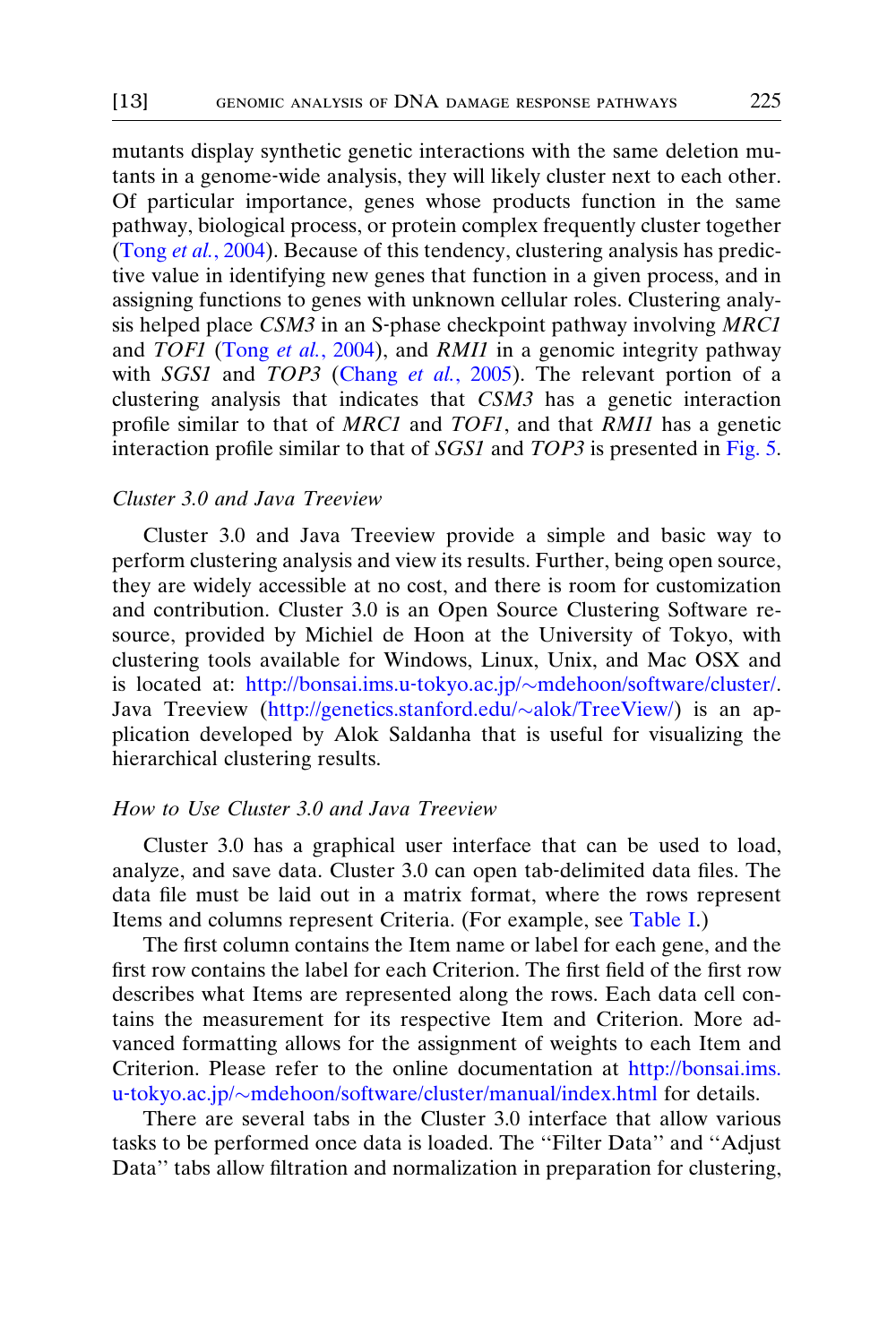<span id="page-13-0"></span>

FIG. 5. Clustering analysis can predict gene function. A section of a clustering analysis of synthetic genetic interactions determined by SGA analysis is presented. The rows are the query genes and the columns are the deletion mutant array genes. Synthetic genetic interactions between two genes are represented as dark squares at the intersection of the query gene row and the array gene column. The clusters containing CSM3, MRC1, and TOF1, and *RMI1*, *SGS1*, and *TOP3* are indicated by "\*".

although this is normally not required for SGA or chemical data. The remaining tabs allow Hierarchical, K‐means, and SOM clustering and Principle Component Analysis, respectively. Hierarchical clustering is used most commonly with SGA data. Here, pairs of Items are linked together into clusters based on decreasing similarity. A tree of linkages is built from the bottom up, starting with a cluster containing a pair of very similar Items in a single cluster up to an umbrella cluster containing loosely linked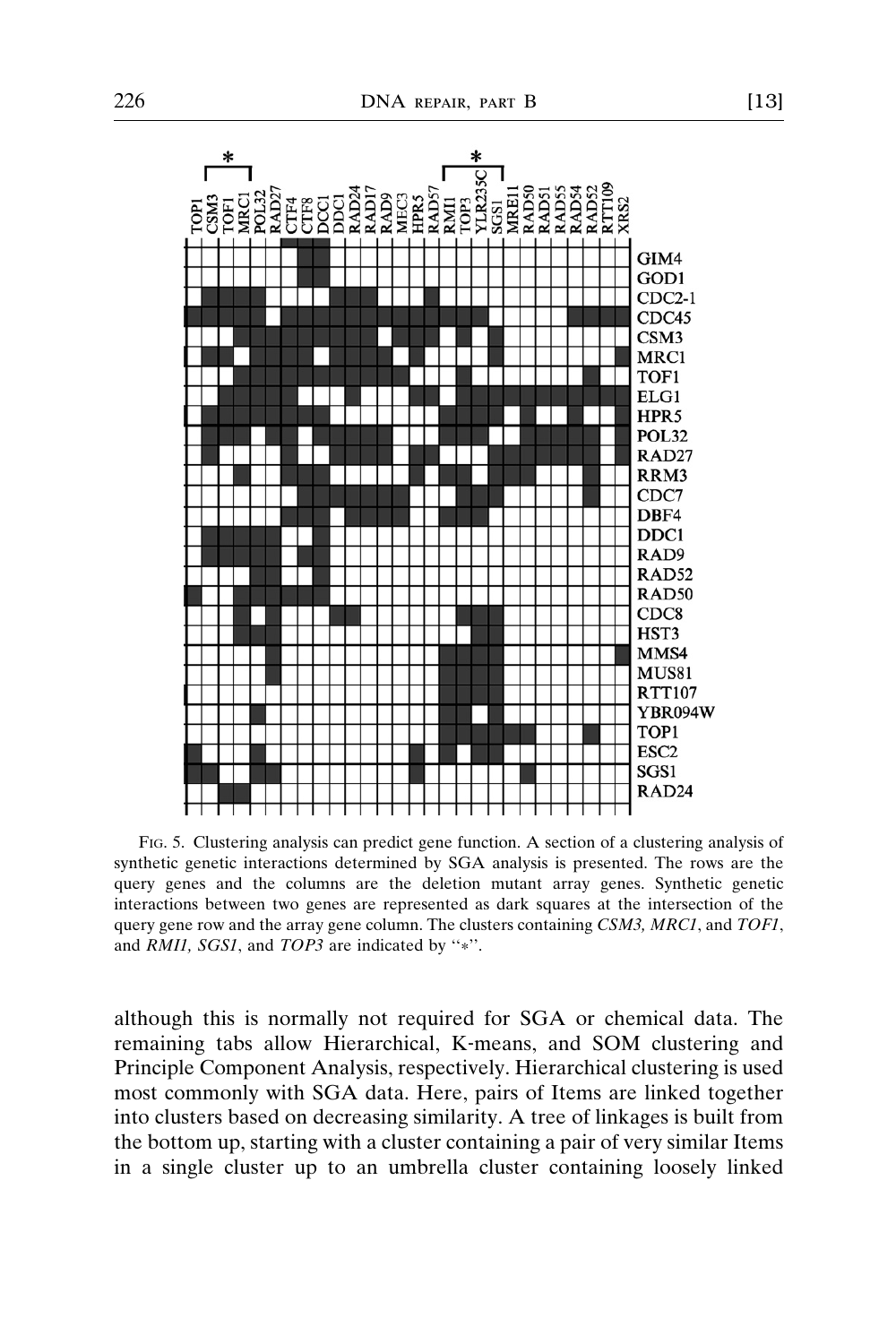|--|

<span id="page-14-0"></span>EXAMPLE OF A DATA FILE FORMATTED FOR CLUSTERING ANALYSIS IN CLUSTER 3.0. IN THIS TABLE OF DNA DAMAGING AGENT SCREENS A ''1'' REPRESENTS SENSITIVITY AND A ''0'' REPRESENTS NO SENSITIVITY. IN A SIMILAR ANALYSIS OF SGA DATA, THE VALUES WOULD BE "1" FOR A SYNTHETIC LETHAL OR SYNTHETIC SICK GENETIC INTERACTION AND ''0'' FOR NO GENETIC INTERACTION

| Gene             | HU | <b>CPT</b> | <b>MMS</b> | UV | <b>IR</b> |
|------------------|----|------------|------------|----|-----------|
| AAT <sub>2</sub> |    |            |            | ∩  | 0         |
| ADH1             |    |            |            |    |           |
| ADK1             |    |            |            |    |           |
| ADO1             |    |            |            |    |           |
| AKR1             |    |            |            |    |           |
| ANC1             |    |            |            |    |           |
| AOR1             |    |            |            |    |           |
| APN1             |    |            |            |    |           |
| ARD1             |    |            |            |    |           |
| ARO1             |    |            |            |    |           |
| ARO <sub>2</sub> |    |            |            |    |           |
| ARO7             |    |            |            |    |           |
| ARV1             |    |            |            |    |           |
| ASF1             |    |            |            |    |           |

subclusters. This method of clustering gives highly reproducible results and provides trees that describe the hierarchy of clusters based on similarity.

The clustering tabs allow users to select their clustering parameters and metrics. There are several distance metrics available in Cluster 3.0, which include Centered and Uncentered Correlation, Spearman Rank, Kendal Tau, and Euclidean Distance. Distance metrics are used to determine the similarity between two Items or clusters: the less the distance the greater the similarity. The most commonly used similarity metric is based on the Pearson correlation, and this can be applied to the data by choosing Correlation (centered) in the Similarity Metric dialog box. Details on this and the other distance metrics may be found in the Cluster 3.0 online documentation [\(http://bioinfo.tau.ac.il/man/cluster/html/Distance.html\)](http://bioinfo.tau.ac.il/man/cluster/ht ml/Distance.html).

Once clustering analysis is executed, Cluster 3.0 automatically generates result files for use with Java Treeview (Warning: result files are generated using the prefix of the input file followed by ''.'', then the suffix associated with the clustering method. These files are placed in the same directory as the input file. Any pre‐existing file with the same name as a result file will automatically be overwritten). After the clustering analysis is completed, the user may save the updated data file.

Once the result files have been generated they may be viewed using Java Treeview. Java Treeview can open result files with a ''.cdt'' or ''.pcl''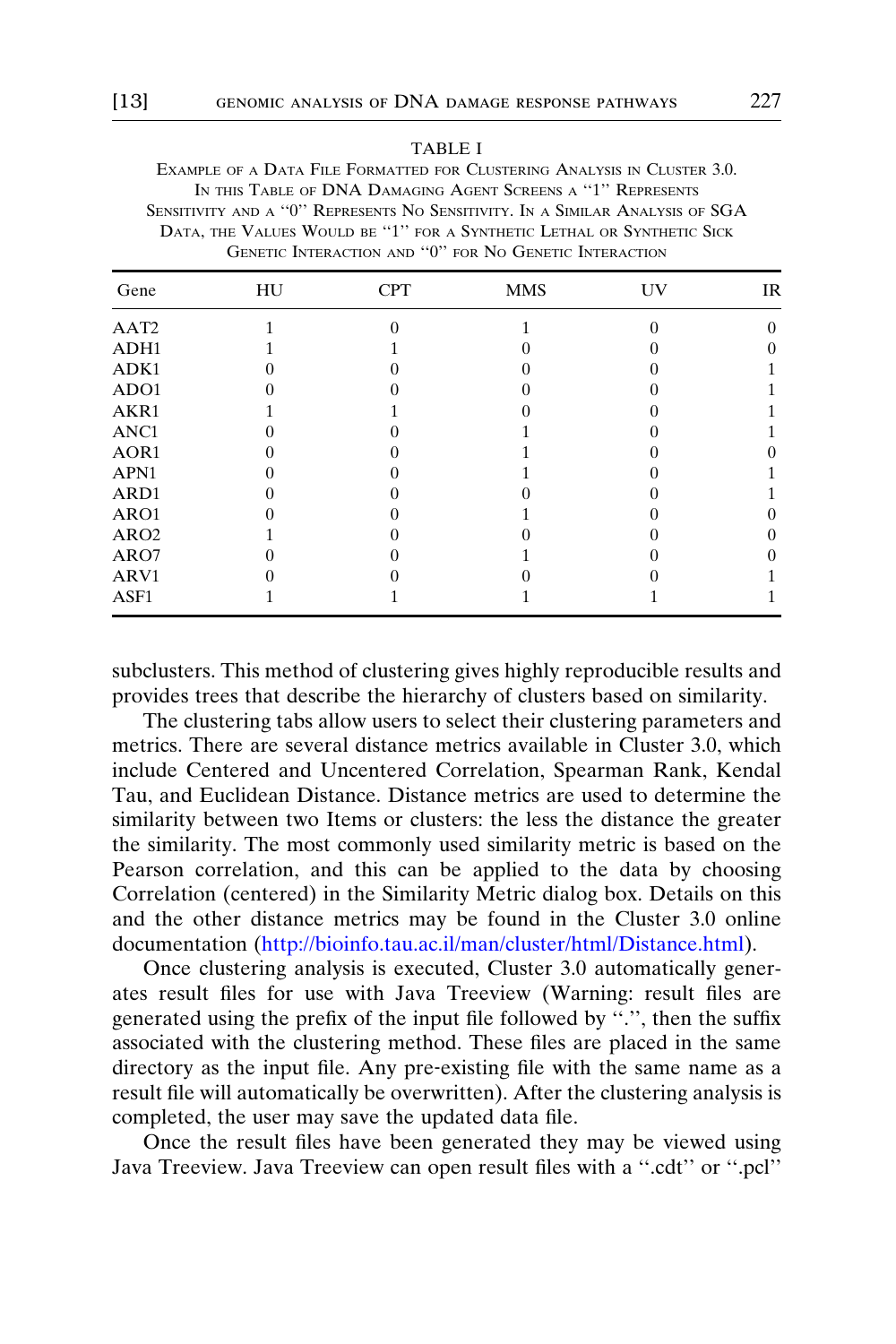suffix. The interface consists of several frames. When loading a file, Java Treeview displays the result matrix in the main frame, as well as trees describing relationships in the case of hierarchical clustering. The user may select a region of the result matrix using the mouse or by selecting tree branches and view information on particular spots. The user can set various color schemes, perform analysis, and retrieve basic statistics. The user may also save the matrix data and export the matrix image, trees, and labels to a Postscript or Image file. An example of a clustering analysis using data from screens with methyl methanesulfonate ([Chang](#page-20-0) et al., 2002), hydroxyurea ([Parsons](#page-21-0) et al., 2004), camptothecin [\(Parsons](#page-21-0) et al., 2004), UV ([Birrell](#page-20-0)  $et al., 2001$  $et al., 2001$ ), and ionizing radiation [\(Bennett](#page-20-0)  $et al., 2001$ ), which is excerpted in [Table I](#page-14-0) and is shown in [Fig. 6.](#page-16-0)

As an alternative to Cluster 3.0 and Java Treeview, Spotfire ([http://](http://www.spotfire.com) [www.spotfire.com\)](http://www.spotfire.com) is a web-based software program useful for clustering analysis and visualization. In particular, Spotfire offers a functional genomics platform (Spotfire DecisionSite for Functional Genomics) that contains among many other options, a hierarchical clustering tool. While Spotfire does require a yearly license to be purchased in order to use the software, it is a very user-friendly system and requires virtually no understanding of statistics, bioinformatics, or programming. Users load data from an Excel file and then choose the option ''hierarchical clustering'' under the Data tab. The program will then offer a prompt to users, asking if they wish the data to be normalized before the clustering analysis. Users are also asked to define which columns in their data set they would like to cluster and which of five different clustering methods and six different similarity measures they would like to use on their data. Once generated, the final visualized cluster can be exported directly as a PowerPoint file.

## Genome‐Wide Screens for Suppressors of Genomic Instability

As indicated previously, the yeast deletion mutant collection is a useful tool for screening for events that affect growth rate. Mutations that confer a 10‐fold decrease in growth are readily detectable either by pinning methods or by competitive growth assays. However, events that occur at low frequency, such as mutations, recombination, or gross chromosomal rearrangements are difficult, if not impossible to detect, by these methods. For example, a mutant displaying a 10‐fold increase in mutation rate would produce a positive event only once in  $10^5$  to  $10^6$  cells. This number is simply too small to reliably detect in the number of cells that can be transferred by a high-density replica pinning device, or that can be examined in a competitive growth experiment. One means of circumventing this problem is to use strategies that allow the examination of larger numbers of cells. Rather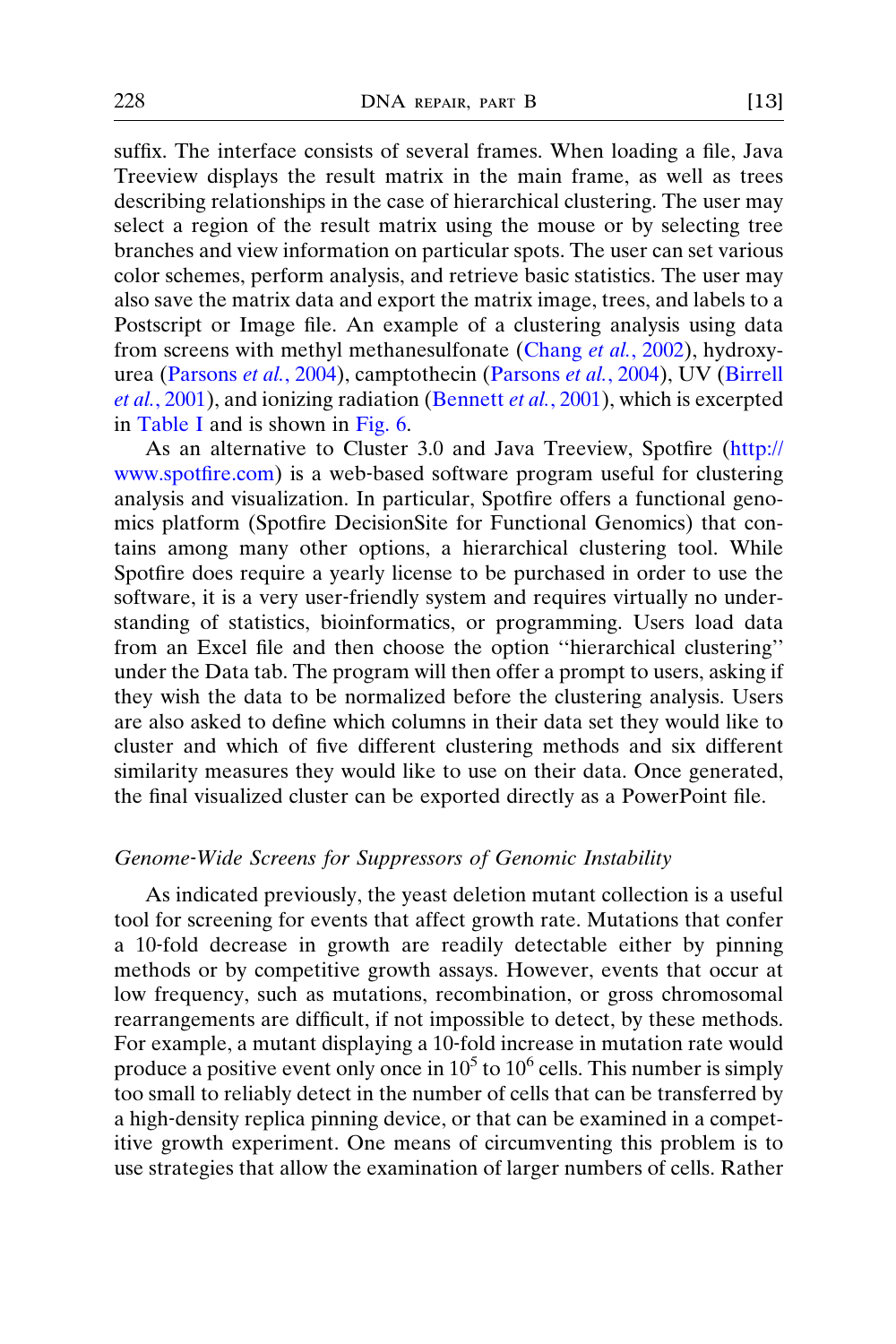<span id="page-16-0"></span>

FIG. 6. An example of the output of clustering analysis performed using Cluster 3.0 and visualized using TreeView, as described in the text. Clustering was performed with data from screens with DNA damaging agents, as excerpted in [Table I,](#page-14-0) and a section of the clustergram is presented. The rows are the deletion mutant array genes and the columns are the DNA damaging agents. DNA damaging agent sensitivity for a given gene deletion mutant is indicated by a dark bar at the intersection of the gene row and the DNA damaging agent column. The trees indicate the similarity of the sensitivity profiles of the DNA damaging agents and the genes. In this example, the profile of HU is more similar to that of CPT than it is to that of IR.

than screening for a particular event in the small number of cells that can be replica pinned, it is possible to screen patches of larger numbers of cells. An example of this strategy is the recent screen of the gene deletion collection for mutants that confer increased forward mutation rates ([Huang](#page-21-0) et al., 2003). In this screen, each deletion mutant was patched on solid media and then replica‐plated to media containing canavanine. Canavanine resistant colonies result from mutations within the CAN1 gene, and are readily scored. This strategy was particularly straightforward, as the CAN1 gene necessary for the screen is already present in the strains that make up the gene deletion collection. However, the strategy can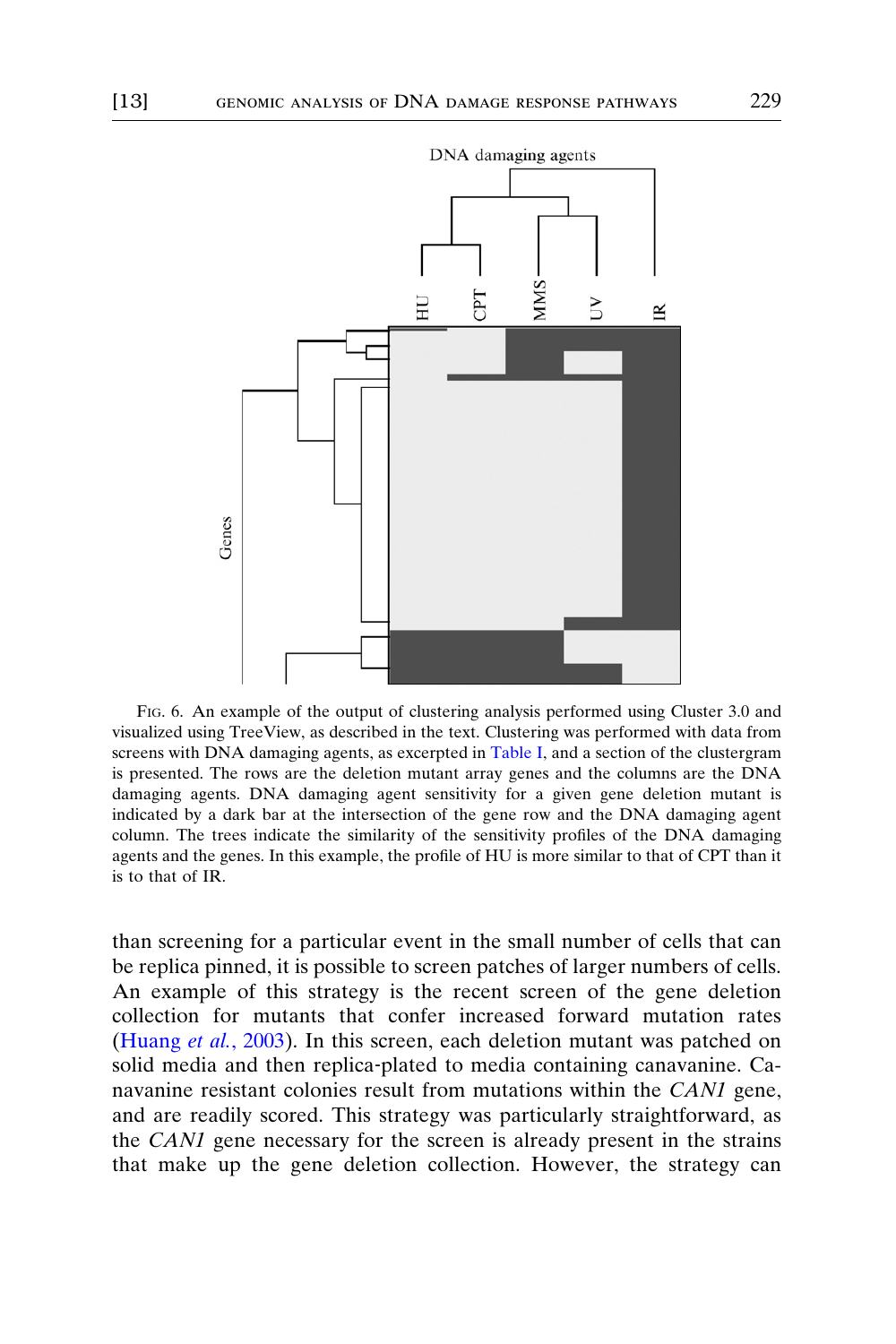readily be extended to utilize other markers of chromosomal events by using the SGA methodology to introduce the relevant marker into an array of gene deletion mutants. For example, Smith et al. introduced markers for a gross chromosomal rearrangement assay into the deletion collection and performed a genome-wide screen using a patching strategy ([Smith](#page-22-0) et al., [2004\)](#page-22-0). In principle, any marker that could be used in a screen can be introduced into the gene deletion collection, including markers to assay different types of recombination, as indicated later. With the exception of minor changes in the selective media, the procedure is as presented schematically in [Fig. 4](#page-11-0).

## Using SGA to Cross Reporters into Deletion Mutant Arrays

1. The strain that is typically used to make crosses with the gene deletion collection is Y5563 (MATa can1∆::MFA1pr-HIS3 lyp1∆ ura3∆0 leu2 $\Delta$ 0 his3 $\Delta$ 1 met15 $\Delta$ 0).

2. In most instances a PCR strategy can be used to introduce the reporter of interest. In this example, we use PCR to amplify a reporter that has been used to assay recombination between direct repeats ([Smith and](#page-22-0) [Rothstein, 1999\)](#page-22-0). This reporter contains two mutant alleles of leu2 flanking a URA3 gene. Following amplification by PCR the leu2 $\Delta E \text{coRI-URA3}$  $leu3\Delta B$ stEII reporter is introduced into Y5563 using a standard lithium acetate transformation technique [\(Gietz and Woods, 2002](#page-21-0)). Strains carrying the recombination reporter are selected on SD‐Ura. Integration into the leu2 locus is confirmed by PCR.

3. Using the standard SGA procedure (Tong and [Boone,](#page-22-0) 2006; Tong et al.[, 2001, 2004\)](#page-22-0) the resulting strain, which carries the recombination reporter, is crossed to a MATa gene deletion collection array by pinning the recombination strain to YPD medium, pinning the gene deletion array on top of the recombination strain, and incubating for 1 day at  $30^{\circ}$ . Diploids are selected by pinning to  $SD/MSG-Ura + G418$  and incubating for 2 days at 30 .

4. Diploids are sporulated by pinning to sporulation medium and incubating for 5 days at 22 .

5. Spores are germinated and haploids selected by pinning to SD‐His/  $Arg/Lys/Ura + canavanine + thialysine plates and incubating for 2 days at$ 30 . The haploid selection is repeated by pinning again to SD‐His/Arg/Lys/ Ura + canavanine + thialysine and incubating for 1 day at  $30^{\circ}$ .

6. Haploids carrying the gene deletion and the recombination reporter are selected by pinning to SD/MSG-His/Arg/Lys/Ura + canavanine  $+$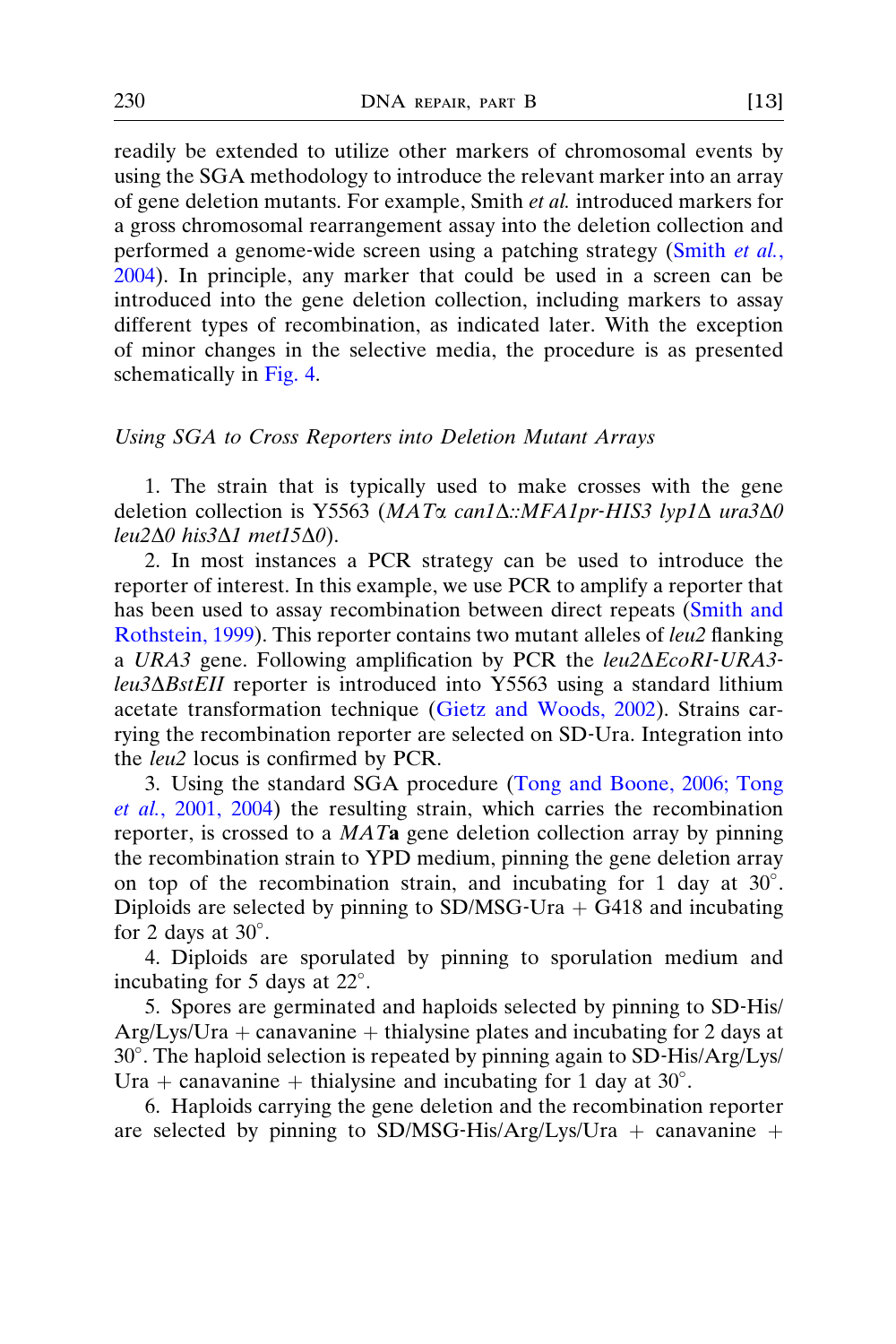thialysine  $+$  G418 plates. The resulting strains are then screened for increased recombination frequency.

## Screening Using a Patch Assay

1. Use a wild type strain containing the recombination reporter (or other assayable marker) as a negative control and if possible, a known mutant as a positive control.

2. Using a sterile wooden stick, streak the strains to be screened (the deletion mutant array following introduction of the reporter), and the control strains, for single colonies on SD‐Ura (or other selection for the reporter to be assayed, as appropriate).

3. Pick a single colony and make an even patch, approximately 1 cm by 1 cm, on YPD. Pick another single colony of the same strain and make a duplicate patch. We find it helpful to include the positive and negative control on each plate.

4. Grow the patches for 24 h at 30 .

5. Using sterile velveteen, replica plate the duplicate patches onto SD-Leu (or the appropriate selection for your reporter system) to select for recombinants. Grow the patches for 36 h at 30 . An example of the patch assay with the recombination reporter is shown in Fig. 7.

6. Identify positives by comparing with the positive and negative controls. Both of the duplicates should score similarly.

7. The strains identified as positives should then be confirmed by a suitable assay. In the example of a recombination screen a fluctuation test would be used (Spell and Jinks-[Robertson, 2004\)](#page-22-0).



FIG. 7. Patch assay for increased recombination rate. Single colonies were streaked on YPD to form a patch. Following 24 h of growth the patches were replica-plated to the SD-Leu plate shown to detect recombinants. Wild-type and  $elg1\Delta$  strains were included as negative and positive controls, respectively. The patch scored as positive is circled.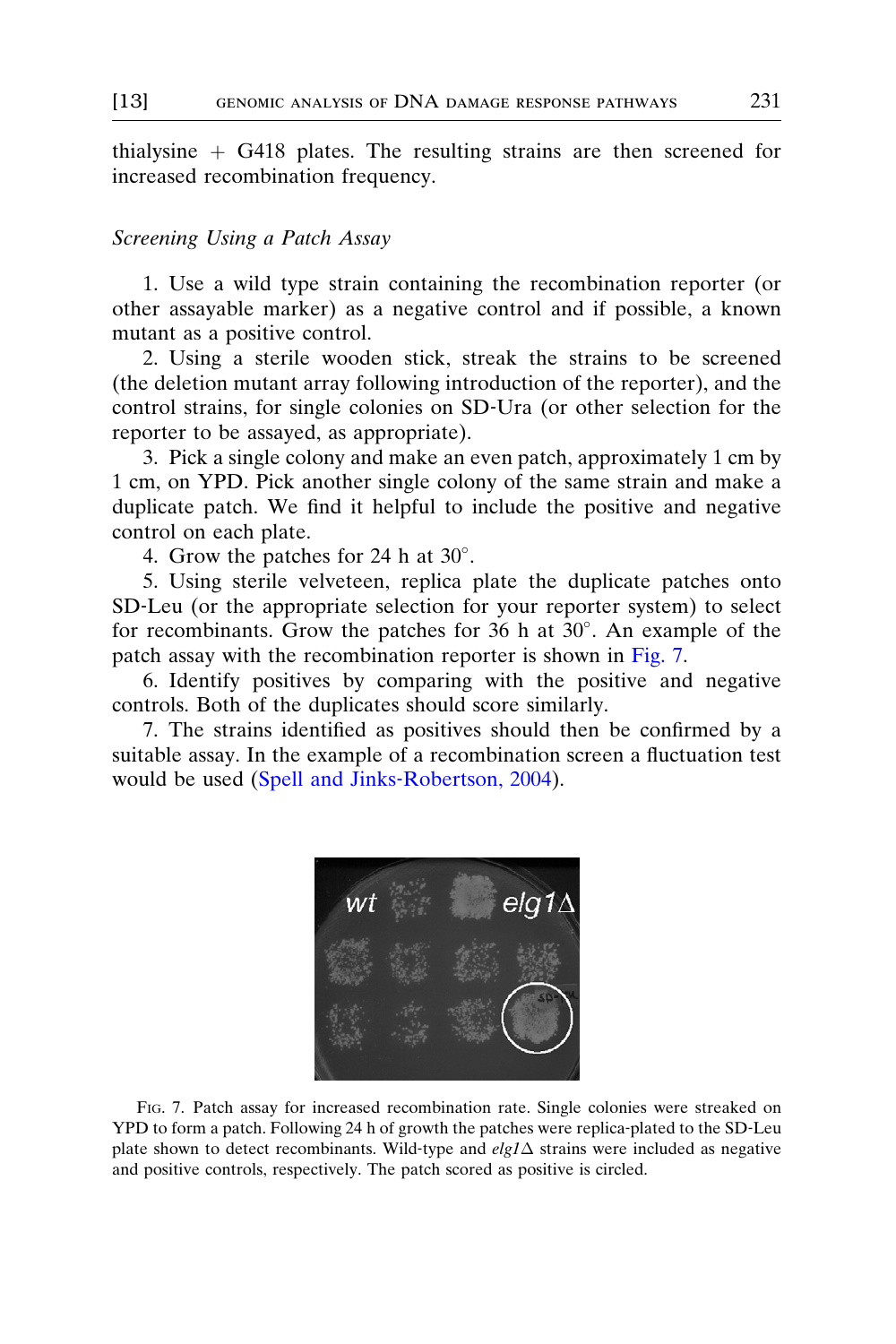## Media Recipes

The following recipes are for plates; for liquid media leave out the agar.

YPD: Per liter: 120 mg adenine, 10 g yeast extract, 20 g peptone, 20 g bacto agar (BD Difco), 950 ml water. After autoclaving, add 50 ml of 40% glucose solution.

Drop-out mix (DO): 3 g adenine, 2 g uracil, 2 g inositol, 0.2 g paraaminobenzoic acid, 2 g alanine, 2 g arginine, 2 g asparagine, 2 g aspartic acid, 2 g cysteine, 2 g glutamic acid, 2 g glutamine, 2 g glycine, 2 g histidine, 2 g isoleucine, 10 g leucine, 2 g lysine, 2 g methionine, 2 g phenylalanine, 2 g proline, 2 g serine, 2 g threonine, 2 g tryptophan, 2 g tyrosine, 2 g valine minus the indicated supplements.

SD‐Ura: Per liter: 6.7 g yeast nitrogen base w/o amino acids (BD Difco), 2 g amino‐acids supplement powder mixture (DO – Ura), 100 ml water. Add 20 g bacto agar to 850 ml water. Autoclave separately. Combine and add 50 ml 40% glucose.

SD‐Leu: Per liter: 6.7 g yeast nitrogen base w/o amino acids (BD Difco), 2 g amino‐acids supplement powder mixture (DO – Leu), 100 ml water. Add 20 g bacto agar to 850 ml water. Autoclave separately. Combine and add 50 ml 40% glucose.

SD/MSG-Ura+G418: Per liter: 1.7 g yeast nitrogen base w/o amino acids or ammonium sulfate (BD Difco), 1 g MSG (L‐glutamic acid sodium salt hydrate), 2 g amino-acids supplement powder mixture (DO – Ura), 100 ml water. Add 20 g bacto agar to 850 ml water. Autoclave separately. Combine autoclaved solutions, add 50 ml 40% glucose, cool to  $\sim 65^{\circ}$ , add 1 ml G418 (Geneticin, Invitrogen; 200 mg/ml in water) stock solution.

Sporulation Medium: Per liter: 10 g potassium acetate, 1 g yeast extract, 0.5 g glucose, 0.1 g amino‐acids supplement powder mixture for sporulation (contains 2 g histidine, 10 g leucine, 2 g lysine, 2 g uracil), 20 g bacto agar to 1 liter water. After autoclaving, cool medium to  $\sim 65^{\circ}$ , add 250  $\mu$ l of G418 stock solution.

SD-His/Arg/Lys/Ura + canavanine + thialysine: Per liter: 6.7 g yeast nitrogen base w/o amino acids (BD Difco), 2 g amino‐acids supplement powder mixture (DO – His/Arg/Lys/Ura), 100 ml water. Add 20 g bacto agar to 850 ml water. Autoclave separately. Combine autoclaved solutions, add 50 ml 40% glucose, cool medium to  $\sim 65^{\circ}$ , add 0.5 ml canavanine (L canavanine sulfate salt, Sigma, C‐9758; 100 mg/ml in water) and 0.5 ml thialysine [S‐(2‐aminoethyl)‐L‐cysteine hydrochloride, Sigma, A‐2636; 100 mg/ml in water] stock solutions.

 $SD/MSG-His/Arg/Lys/Ura + canavanine + thialysine + G418: Per$ liter: 1.7 g yeast nitrogen base w/o amino acids or ammonium sulfate, 1 g MSG, 2 g amino‐acids supplement powder mixture (DO – His/Arg/Lys/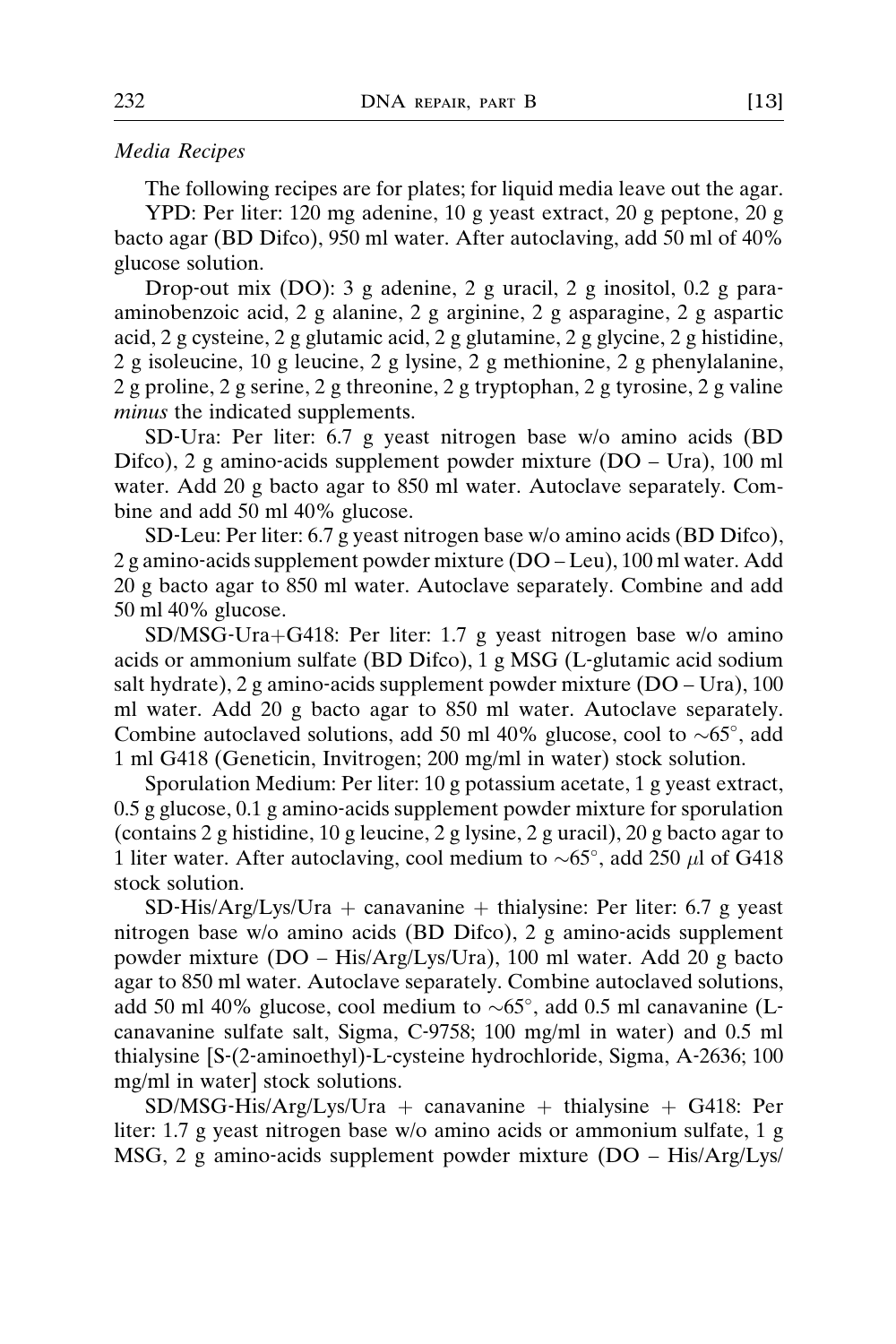<span id="page-20-0"></span>Ura), 100 ml water. Add 20 g bacto agar to 850 ml water. Autoclave separately. Combine autoclaved solutions, add 50 ml 40% glucose, cool medium to  $\sim 65^\circ$ , add 0.5 ml canavanine, 0.5 ml thialysine, and 1 ml G418.

#### Acknowledgments

We thank Ridhdhi Desai for assistance with the patch assay procedure and Amy Tong for assistance with the SGA diagram. Work in the Brown laboratory is supported by the National Cancer Institute of Canada and the Canadian Institutes of Health Research. Work in the Boone laboratory is supported by the National Cancer Institute of Canada, the Canadian Institutes of Health Research, Genome Canada, and Genome Ontario. G. W. B. is a Research Scientist of the National Cancer Institute of Canada.

## References

- Aouida, M., Page, N., Leduc, A., Peter, M., and Ramotar, D. (2004). A genome‐wide screen in Saccharomyces cerevisiae reveals altered transport as a mechanism of resistance to the anticancer drug bleomycin. Cancer Res. 64, 1102–1109.
- Baldwin, E. L., Berger, A. C., Corbett, A. H., and Osheroff, N. (2005). Mms22p protects Saccharomyces cerevisiae from DNA damage induced by topoisomerase II. Nucleic Acids Res. 33, 1021–1030.
- Begley, T. J., Rosenbach, A. S., Ideker, T., and Samson, L. D. (2002). Damage recovery pathways in Saccharomyces cerevisiae revealed by genomic phenotyping and interactome mapping. Mol. Cancer Res. 1, 103-112.
- Bellaoui, M., Chang, M., Ou, J., Xu, H., Boone, C., and Brown, G. W. (2003). Elg1 forms an alternative RFC complex important for DNA replication and genome integrity. EMBO J. 22, 4304–4313.
- Bennett, C. B., Lewis, L. K., Karthikeyan, G., Lobachev, K. S., Jin, Y. H., Sterling, J. F., Snipe, J. R., and Resnick, M. A. (2001). Genes required for ionizing radiation resistance in yeast. Nat. Genet. 29, 426–434.
- Birrell, G. W., Giaever, G., Chu, A. M., Davis, R. W., and Brown, J. M. (2001). A genomewide screen in *Saccharomyces cerevisiae* for genes affecting UV radiation sensitivity. *Proc.* Natl. Acad. Sci. USA 98, 12608-12613.
- Chang, M., Bellaoui, M., Boone, C., and Brown, G. W. (2002). A genome‐wide screen for methyl methanesulfonate‐sensitive mutants reveals genes required for S phase progression in the presence of DNA damage. Proc. Natl. Acad. Sci. USA 99, 16934-16939.
- Chang, M., Bellaoui, M., Zhang, C., Desai, R., Morozov, P., Delgado‐Cruzata, L., Rothstein, R., Freyer, G. A., Boone, C., and Brown, G. W. (2005). RMI1/NCE4, a suppressor of genome instability, encodes a member of the RecQ helicase/Topo III complex. EMBO J. 24, 2024–2033.
- Eason, R. G., Pourmand, N., Tongprasit, W., Herman, Z. S., Anthony, K., Jejelowo, O., Davis, R. W., and Stolc, V. (2004). Characterization of synthetic DNA bar codes in Saccharomyces cerevisiae gene-deletion strains. Proc. Natl. Acad. Sci. USA 101, 11046–11051.
- Game, J. C., Birrell, G. W., Brown, J. A., Shibata, T., Baccari, C., Chu, A. M., Williamson, M. S., and Brown, J. M. (2003). Use of a genome‐wide approach to identify new genes that control resistance of Saccharomyces cerevisiae to ionizing radiation. Radiat. Res. 160, 14–24.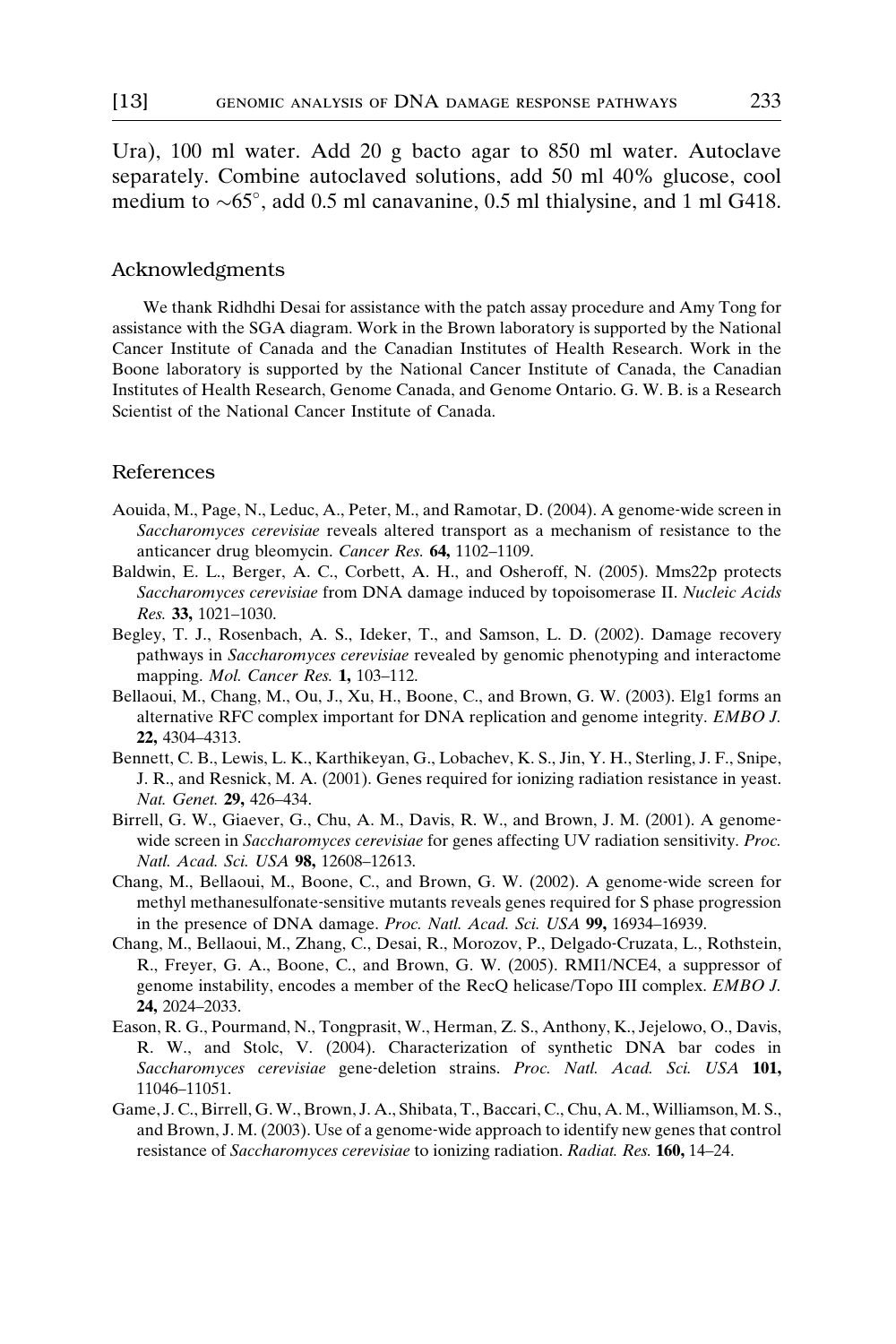- <span id="page-21-0"></span>Giaever, G., Chu, A. M., Ni, L., Connelly, C., Riles, L., Veronneau, S., Dow, S., Lucau-Danila, A., Anderson, K., Andre, B., Arkin, A. P., Astromoff, A., El‐Bakkoury, M., Bangham, R., Benito, R., Brachat, S., Campanaro, S., Curtiss, M., Davis, K., Deutschbauer, A., Entian, K. D., Flaherty, P., Foury, F., Garfinkel, D. J., Gerstein, M., Gotte, D., Guldener, U., Hegemann, J. H., Hempel, S., Herman, Z., Jaramillo, D. F., Kelly, D. E., Kelly, S. L., Kotter, P., La Bonte, D., Lamb, D. C., Lan, N., Liang, H., Liao, H., Liu, L., Luo, C., Lussier, M., Mao, R., Menard, P., Ooi, S. L., Revuelta, J. L., Roberts, C. J., Rose, M., Ross‐Macdonald, P., Scherens, B., Schimmack, G., Shafer, B., Shoemaker, D. D., Sookhai‐ Mahadeo, S., Storms, R. K., Strathern, J. N., Valle, G., Voet, M., Volckaert, G., Wang, C. Y., Ward, T. R., Wilhelmy, J., Winzeler, E. A., Yang, Y., Yen, G., Youngman, E., Yu, K., Bussey, H., Boeke, J. D., Snyder, M., Philippsen, P., Davis, R. W., and Johnston, M. (2002). Functional profiling of the Saccharomyces cerevisiae genome. Nature 418, 387–391.
- Giaever, G., Flaherty, P., Kumm, J., Proctor, M., Nislow, C., Jaramillo, D. F., Chu, A. M., Jordan, M. I., Arkin, A. P., and Davis, R. W. (2004). Chemogenomic profiling: Identifying the functional interactions of small molecules in yeast. Proc. Natl. Acad. Sci. USA 101, 793–798.
- Giaever, G., Shoemaker, D. D., Jones, T. W., Liang, H., Winzeler, E. A., Astromoff, A., and Davis, R. W. (1999). Genomic profiling of drug sensitivities via induced haploinsufficiency. Nat. Genet. 21, 278–283.
- Gietz, R. D., and Woods, R. A. (2002). Transformation of yeast by lithium acetate/single‐ stranded carrier DNA/polyethylene glycol method. Methods Enzymol. 350, 87–96.
- Hanway, D., Chin, J. K., Xia, G., Oshiro, G., Winzeler, E. A., and Romesberg, F. E. (2002). Previously uncharacterized genes in the UV‐ and MMS‐induced DNA damage response in yeast. Proc. Natl. Acad. Sci. USA 29, 29.
- Hartman, J. L.t., Garvik, B., and Hartwell, L. (2001). Principles for the buffering of genetic variation. Science 291, 1001–1004.
- Huang, M. E., Rio, A. G., Nicolas, A., and Kolodner, R. D. (2003). A genomewide screen in Saccharomyces cerevisiae for genes that suppress the accumulation of mutations. Proc. Natl. Acad. Sci. USA 100, 11529–11534.
- Kanemaki, M., Sanchez‐Diaz, A., Gambus, A., and Labib, K. (2003). Functional proteomic identification of DNA replication proteins by induced proteolysis in vivo. Nature 423, 720-724.
- Lum, P. Y., Armour, C. D., Stepaniants, S. B., Cavet, G., Wolf, M. K., Butler, J. S., Hinshaw, J. C., Garnier, P., Prestwich, G. D., Leonardson, A., Garrett‐Engele, P., Rush, C. M., Bard, M., Schimmack, G., Phillips, J. W., Roberts, C. J., and Shoemaker, D. D. (2004). Discovering modes of action for therapeutic compounds using a genome‐wide screen of yeast heterozygotes. Cell 116, 121–137.
- Mayer, M. L., Pot, I., Chang, M., Xu, H., Aneliunas, V., Kwok, T., Newitt, R., Aebersold, R., Boone, C., Brown, G. W., and Hieter, P. (2004). Identification of protein complexes required for efficient sister chromatid cohesion. Mol. Biol. Cell 15, 1736–1745.
- Mnaimneh, S., Davierwala, A. P., Haynes, J., Moffat, J., Peng, W. T., Zhang, W., Yang, X., Pootoolal, J., Chua, G., Lopez, A., Trochesset, M., Morse, D., Krogan, N. J., Hiley, S. L., Li, Z., Morris, Q., Grigull, J., Mitsakakis, N., Roberts, C. J., Greenblatt, J. F., Boone, C., Kaiser, C. A., Andrews, B. J., and Hughes, T. R. (2004). Exploration of essential gene functions via titratable promoter alleles. Cell 118, 31–44.
- Pan, X., Yuan, D. S., Xiang, D., Wang, X., Sookhai‐Mahadeo, S., Bader, J. S., Hieter, P., Spencer, F., and Boeke, J. D. (2004). A robust toolkit for functional profiling of the yeast genome. Mol. Cell. 16, 487-496.
- Parsons, A. B., Brost, R. L., Ding, H., Li, Z., Zhang, C., Sheikh, B., Brown, G. W., Kane, P. M., Hughes, T. R., and Boone, C. (2004). Integration of chemical-genetic and genetic interaction data links bioactive compounds to cellular target pathways. Nat. Biotechnol. 22, 62–69.